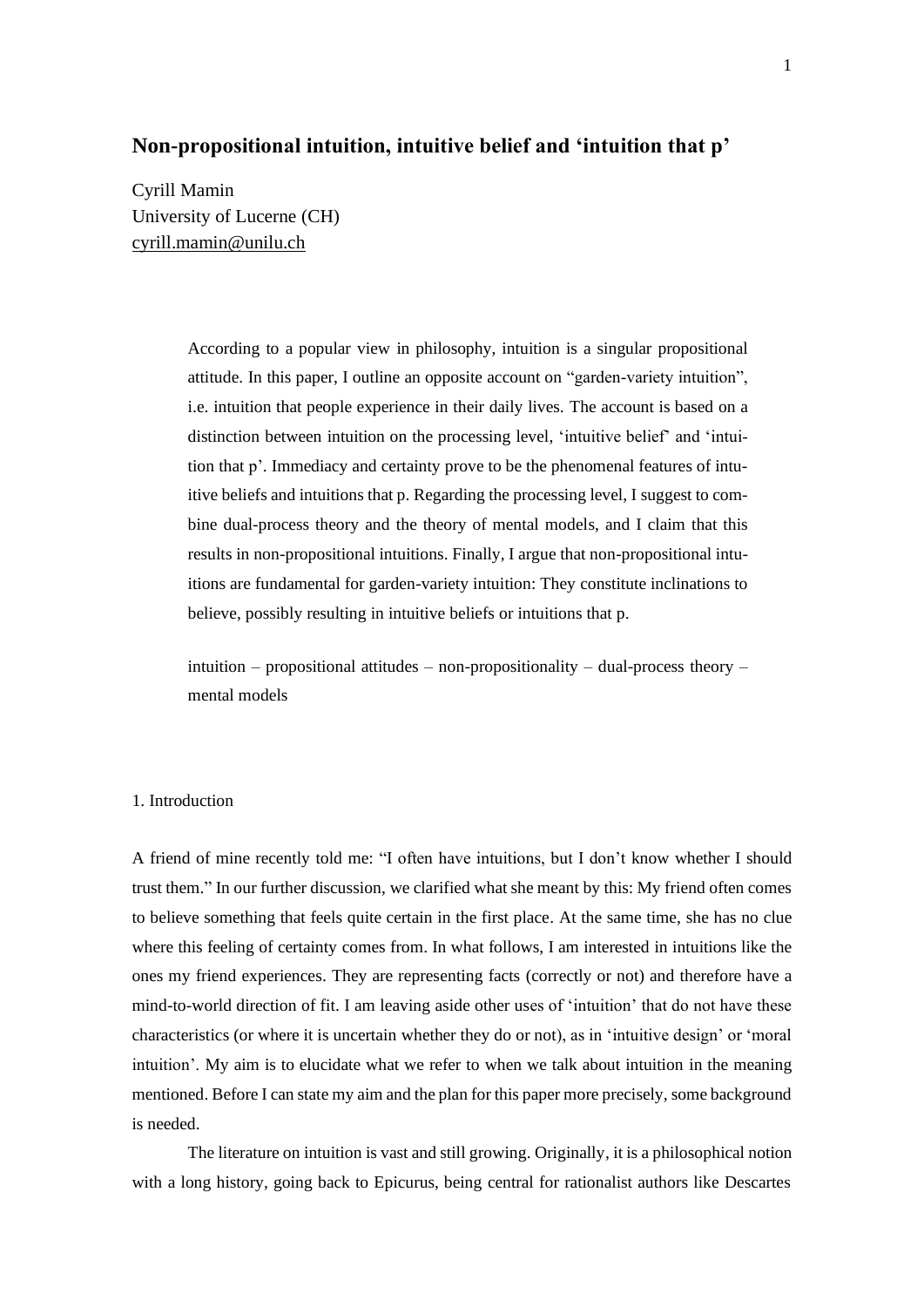and Spinoza (among many others) and still extensively discussed in contemporary analytic philosophy. Besides philosophy, a younger tradition of intuition research stems from psychology and cognitive science. Despite the variety of accounts, there is a main difference between the philosophical and the psychological understandings of intuition. While philosophical understandings predominantly have taken intuition to be a rational, a priori source of justification (in classical accounts even infallible), quite the opposite is the case in more recent uses of 'intuition' influenced by psychological research: This research tells us about 'gut feelings' (Gigerenzer 2007), intuitive biases (Kahneman 2011), expert intuition (Klein et al. 2010) and the like. Such research has also influenced more recent philosophical work on intuition, most notably the work on intuitions to thought experiments in the field of experimental philosophy.

In this broad field, where do we find the intuition which my friend is talking about? First, it is clear that it is not the kind of intuition philosophy has been concerned with for the longest time in its history. For example, when my friend has the intuition that something happened to her grandfather and she should go to visit him, this is certainly not a thought that is a priori, solely based on the understanding of concepts or even infallible.

Accordingly, a traditional philosophical reaction to the example about my friend would be: "We are not concerned with this kind of intuition". See two quotes from Alvin Goldman:

Garden-variety intuitions include premonitions about future events, intuitions about a person's character (based on his appearance, or a brief snatch of conversation), and intuitions about probabilistic relationships. These are all quite prone to error. (Goldman, 2007, 3)

All intuitions have this opaqueness-of-origin phenomenology, including garden-variety intuitions like baseless hunches and conjectures, which are rightly disparaged as unreliable and lacking in evidential worth. Grouping application intuitions with this larger, "trashy" set of intuitions is likely to contaminate them, not demonstrate their evidential respectability. (Goldman, 2007, 11)

Unlike Goldman, I *am* concerned with "garden-variety intuitions". Garden-variety intuitions are important for people in their daily life, as my friend's statement shows. I take this to be reason enough to think about their nature.

Goldman is certainly right in saying that such intuitions are fallible. However, he exaggerates in further claiming that they are "rightly disparaged as unreliable and lacking in evidential worth." As an instructive analogy, take visual perception: We would not limit ourselves to the perception of nearby objects in clear vision. We would not constrain our thinking about perception in this way, for we are interested in perception as a general source of justification. In the same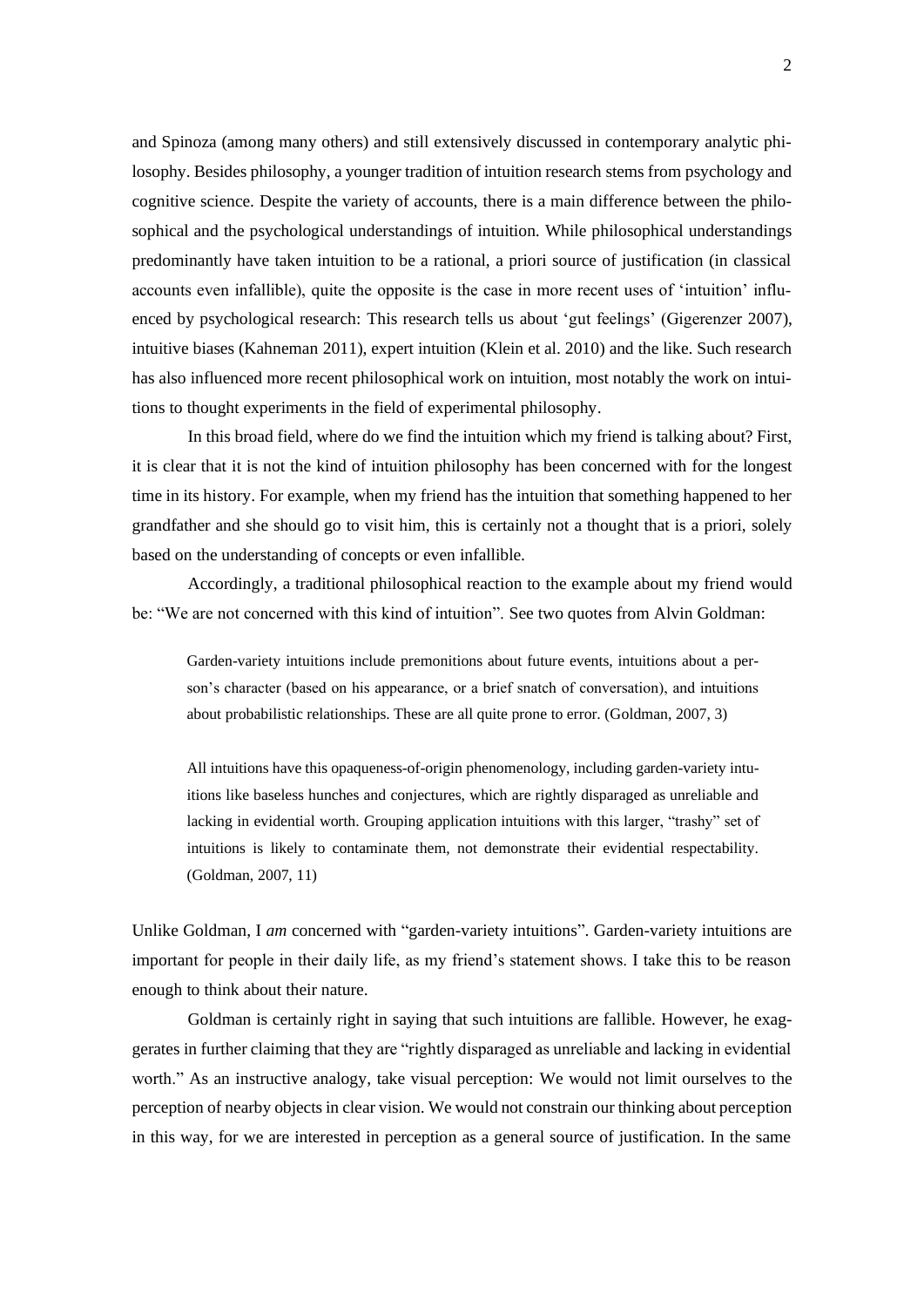vein, we should not limit our thinking to a kind of intuition that is a priori, solely about understanding concepts or even infallible. So, as in perception, it is certainly worth examining what garden variety intuition is. Such an examination can pave the way for further reflection about the evidential worth of such intuition: When does it lead to knowledge, when does it lead astray?

My overall goal in this paper is to clarify what intuition in this garden-variety sense is. It will involve relating intuitions to beliefs as well as to subpersonal cognitive processes. These clarifications will lay the groundwork for an account of intuitive justification.

In sect. 2, I will suggest an explication of garden-variety intuition that distinguishes between two levels of intuition: propositional intuition (including intuitive beliefs and intuitions that p), and subpersonal cognitive processing. Sections 3–5 will further examine both levels. Regarding the propositional level, sect. 3 will describe the phenomenological properties of intuitive beliefs and intuitions that p: immediacy and certainty. Sections 4 and 5 will turn to the processing level: In sect. 4, I will suggest a combination of dual-process theory and the theory of mental models as a way to capture the processing specifics of garden-variety intuition. In sect. 5, I will defend the claim that intuition on the processing level is mainly non-propositional. Sect. 6 will concern the relation between the propositional and the processing, i.e. non-propositional level. Here, I will suggest that non-propositional intuitions constitute inclinations to believe. Finally, sect. 7 will include an outlook on intuitive justification.

#### 2. Intuition, intuitive belief and intuition that p

In this section, I will propose an explication of garden-variety intuition. The explication shall gain its initial plausibility from a series of related examples.

For a first distinction, consider the initial example again: My friend has the intuition that something has happened to her grandfather. What exactly is the intuition here? First, 'intuition' could refer to the mental state my friend has: she has an *intuition* that something happened to her grandfather, rather than a belief or a mere supposition. Second, 'intuition' could refer to the content of this state: that something happened to her grandfather. For disambiguation, we can call the first use 'intuiting', the latter 'intuited' (Cf. Earlenbaugh & Molyneux 2009, 97). The intuitingintuited distinction is probably quite uncontroversial. Still, it is important to mention, since it adds a further dimension to the explication.

For proceeding with the explication, let's consider some further examples:

### *(1) Gambler's fallacy, intuitive believer*

A statistically uninformed gambler believes that previous outcomes affect future probabilities in a fully randomized game. If we asked him about his gambling behavior, he would express this belief (it doesn't matter whether he expresses it differently). If we further asked him why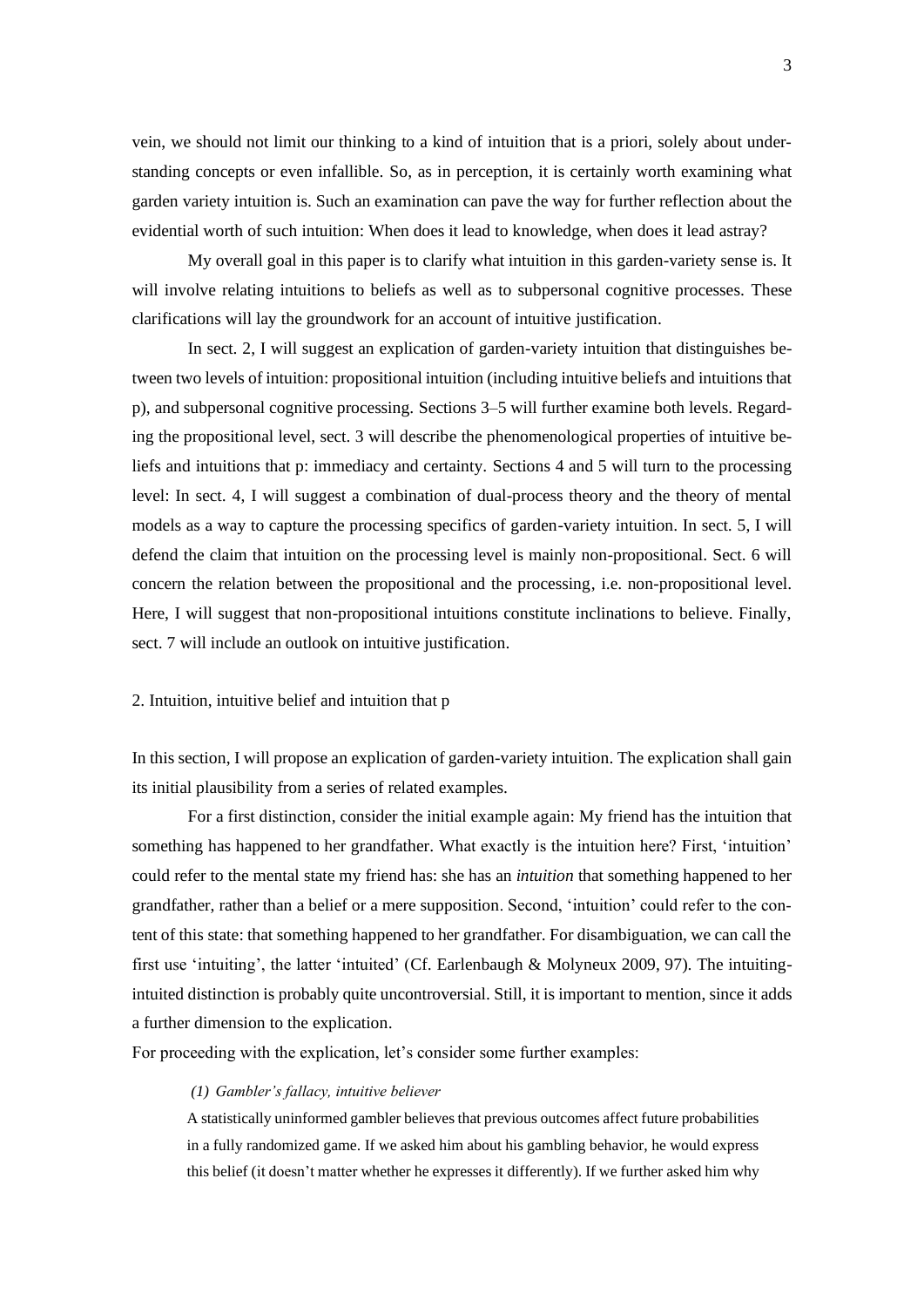he holds his belief, he would hesitate: "Why do I believe this? Actually, I don't know. Still, I am sure about it; it's just obvious!"

#### *(2) Gambler's fallacy, Knowing mathematician*

A statistically skilled person (say, a mathematician) "has the intuition" that previous outcomes affect future probabilities in a fully randomized game. The knowing mathematician realizes that she has the fallacious intuition that previous outcomes affect future probabilities. She knows that this is wrong, so she doesn't believe it. Still, she experiences the same feeling regarding the fallacious proposition as the intuitive believer in (1) does.

#### *(3) Gambler's fallacy, ignorant mathematician*

Again, a mathematician "has the intuition" according to which previous outcomes affect future probabilities in a fully randomized game. However, this mathematician is not aware that she has the intuition. If we asked her about it, she would deny the gambler's fallacy proposition to be true. She would also deny that she has such an intuition or even a belief. Still, in a game of roulette, she acts according to the fallacious intuition.

My first claim regarding examples  $(1)$ – $(3)$  concerns a widespread use of the term 'intuition' (always in the garden-variety meaning): In each example, it is common to attribute an intuition to the relevant subject. In (1), it is just as natural to say that the gambler has an intuition than to say that he has a belief. In (2) and (3), it is equally common to attribute intuitions to both mathematicians, even though one is aware of it (and declines its content), but the other is not.

While I do not expect much resistance to this claim regarding (1) and (2), it may be more controversial to attribute an intuition to the ignorant mathematician in (3). However, just think about how often we say things like "she did this intuitively" or "he had this intuition, even if he wasn't aware of it". Biases are particularly salient cases. For example, think about job recruiters who unconsciously prefer to invite people with "western" sounding names to job interviews (Bertrand & Mullainathan 2004). It is right to say that such a recruiter had a discriminatory *intuition*, although he was not aware of it. Also, think of a process in which you switch from (3) to (2), so you "become aware of your intuition". To say so already implies that you had the intuition previously. To deny this would deem such utterances false. Strangely, we would have to say that only now that you became aware of it – even if you refuse it – an intuition is born. That seems absurd. Therefore, I think it is correct to say that we attribute intuitions in cases like (3).

Let's have a closer look at what 'intuition' denotes in  $(1) - (3)$  to see what the differences are. In doing so, I will also introduce new terms for each of these uses of 'intuition'. Of course, these are artificial terms that are not common. This doesn't matter, for these terms are used to outline an explication of garden-variety intuition.Radically, such an explication could lead to the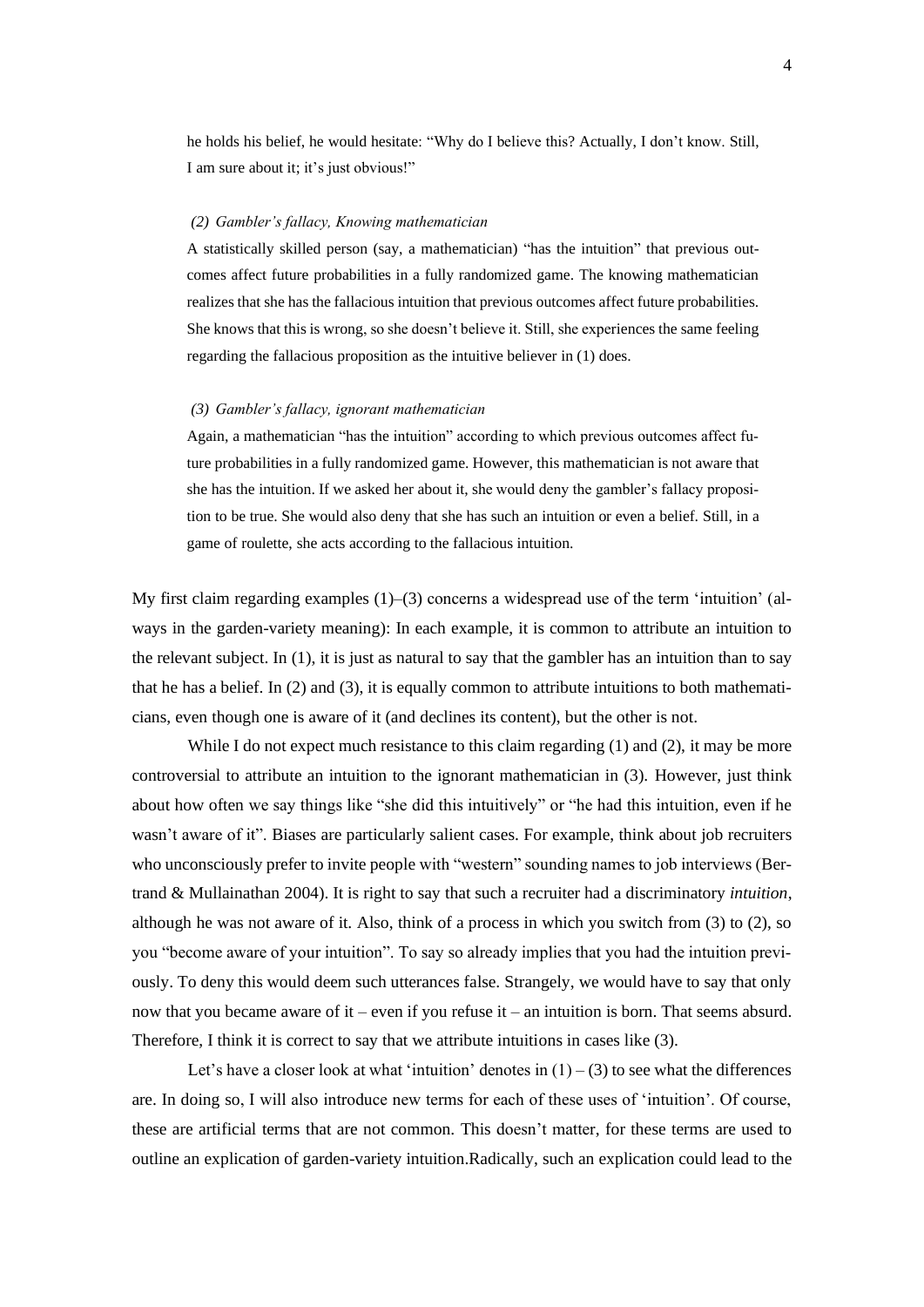elimination of 'intuition', stating that there is nothing identifiable the expression 'intuition' denotes in the different uses. However, this is not the road I wish to take. It is hopeless to look for a particular thing called intuition. Even on the processing level, 'intuition' does not plausibly denote a psychological kind (Chudnoff 2019, 7). Still, even if 'intuition' in the usual meaning is unprecise, the common term gives us a hint that the different things that 'intuition' denotes could be somehow related to each other. To explore the relations, we first need to know the differences. The following explication should contribute to this aim.

To get the explication off the ground, let's have a closer look at the examples. What does 'intuition' refer to in each one of them?

(1) attributes 'intuition' to a kind of belief; I will call it an *intuitive belief*. How to identify intuitive beliefs? To start with, we could ask the subject how it feels for her to have the belief (or we could introspect how we feel about our own beliefs). Most of the time, beliefs are dispositional, which implies that it doesn't feel like anything to have them. As soon as we ask the question to the subject or ourselves, our belief is occurrent. What then gets revealed is the belief's phenomenology: "I don't know why, but it somehow just feels certain that it is so." It is debated whether beliefs have a phenomenology at all (see Kriegel 2015, Hansen 2020). I think that intuitive beliefs suggest that they do. However, I will leave this for now; in the next section, I will turn to the phenomenology of intuitive beliefs.

Regarding the intuiting-intuited distinction mentioned above, we need to be aware that if we use 'intuition' in the sense of (1), we sometimes refer to the propositional attitude, so to the kind of belief, and sometimes to the proposition intuited.

In (2), the subject has the intuition that p without believing that p. Here, intuition appears to be a propositional attitude different from belief. I will call this an *intuition that p*. Such cases reveal that we cannot reduce intuitions to beliefs (see also Bealer 1998, 208; Chudnoff 2013, 41– 43). It feels similar to hold the intuition that p as it does to hold the belief that p. In both cases, we could paraphrase the feeling along the same lines: "I don't know why, but it somehow just feels certain." However, in the case of an intuition that p, it goes on: "still, I know that it isn't true." Here, we see what intuition and perception have in common at the phenomenal level: Concerning how it is like to have this intuition, the 'intuition that p'-case is similar to clearly perceiving something as p while you know that not p. The Müller-Lyer-Illusion is a well-known example (see Bealer 1998, 208; Chudnoff 2013, 27–31): Even if you know that both lines are equal in length, you still have the impression that one line is longer.

The intuiting-intuited-distinction is present in the same way as in (1): In (2)-style-cases, 'intuition' can denote either the propositional attitude different from belief or what is intuited (but not believed), so 'p'.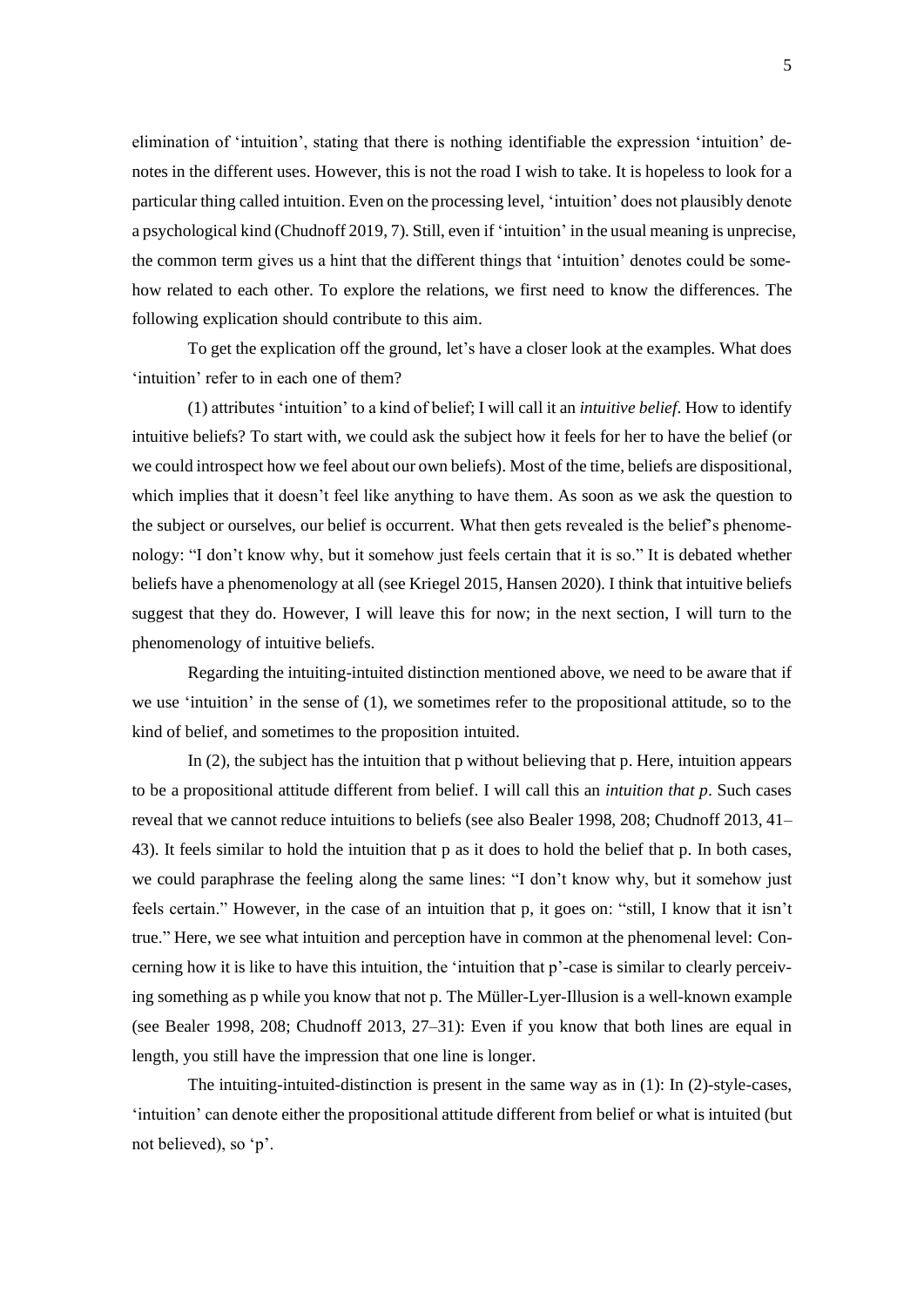(3) attributes 'intuition' to a kind of subpersonal cognitive processing. Plausibly, this kind of processing is also underlying intuitive beliefs and intuitions that p. In this sense, the processing is fundamental (I will come back to this aspect in sect. 6). Therefore, I leave the simple term *intuition* for denoting subpersonal cognitive processing of the relevant kind.

As we see in examples like (3), an intuitive belief or 'intuition that p' does not need to be present for this kind of intuition. In (3), the mathematician holds neither the respective belief nor the 'intuition that p'. Still, he has an intuition in the relevant sense.

According to the intuiting-intuited distinction, we can differentiate between denoting the cognitive processing or the representations that are the result of it. If we use 'intuition' in the sense of (3), we can refer to both the processing or the representations.

I will now discuss two objections against the explication proposed: The first objection concerns the distinction between propositional intuitions and intuition in the sense of (3). The second objection cocnerns the distinction between intuitive beliefs and intuitions that p.

The first objection is that there is no reason to abandon a purely propositional account of intuition. "We see the same difference between processing and propositional content concerning any kind of belief", the objection goes. "Sometimes, psychologists are interested in the subpersonal cognitive processes that lead to beliefs, but we do not need a new explication for 'belief' to accommodate this fact. Of course, researchers may be a bit vague in saying "we are investigating subject's beliefs", but it is trivial that they refer to the *processes* that lead to such beliefs – so why it isn't the same for intuition?"

As a preliminary answer to this objection, I think that we should be aware of the vital role subpersonal processes and representations play in instances of garden-variety intuition. As we see in the expression "I feel kind of certain, but I don't know where this feeling of certainty comes from", the subpersonal genesis of intuition takes center stage in common descriptions of gardenvariety intuition. Therefore, these cognitive processes and representations are an indispensable part of what 'intuition' refers to in the case of garden-variety intuition. Contrast this with belief (other than intuitive belief): Normally, it is not part of what 'belief' means that any kind of cognitive process generates it. We can investigate these processes, but this is different from intuition, where reference to a "mysterious" process is directly tied to the intuition concept. For this reason, an explication of garden-variety intuition needs to differentiate cognitive processing from propositional intuition, both as indispensable parts of the overall intuition concept.

As I said, this answer is preliminary. One can still doubt that what is realised by subpersonal processes needs to be differentiated from propositionality. So, more needs to be said in defense of intuition's fundamental non-propositionality (see sections  $4-5$ ). For doing so, I think it was helpful first to outline the explication and to lend some initial plausibility to it.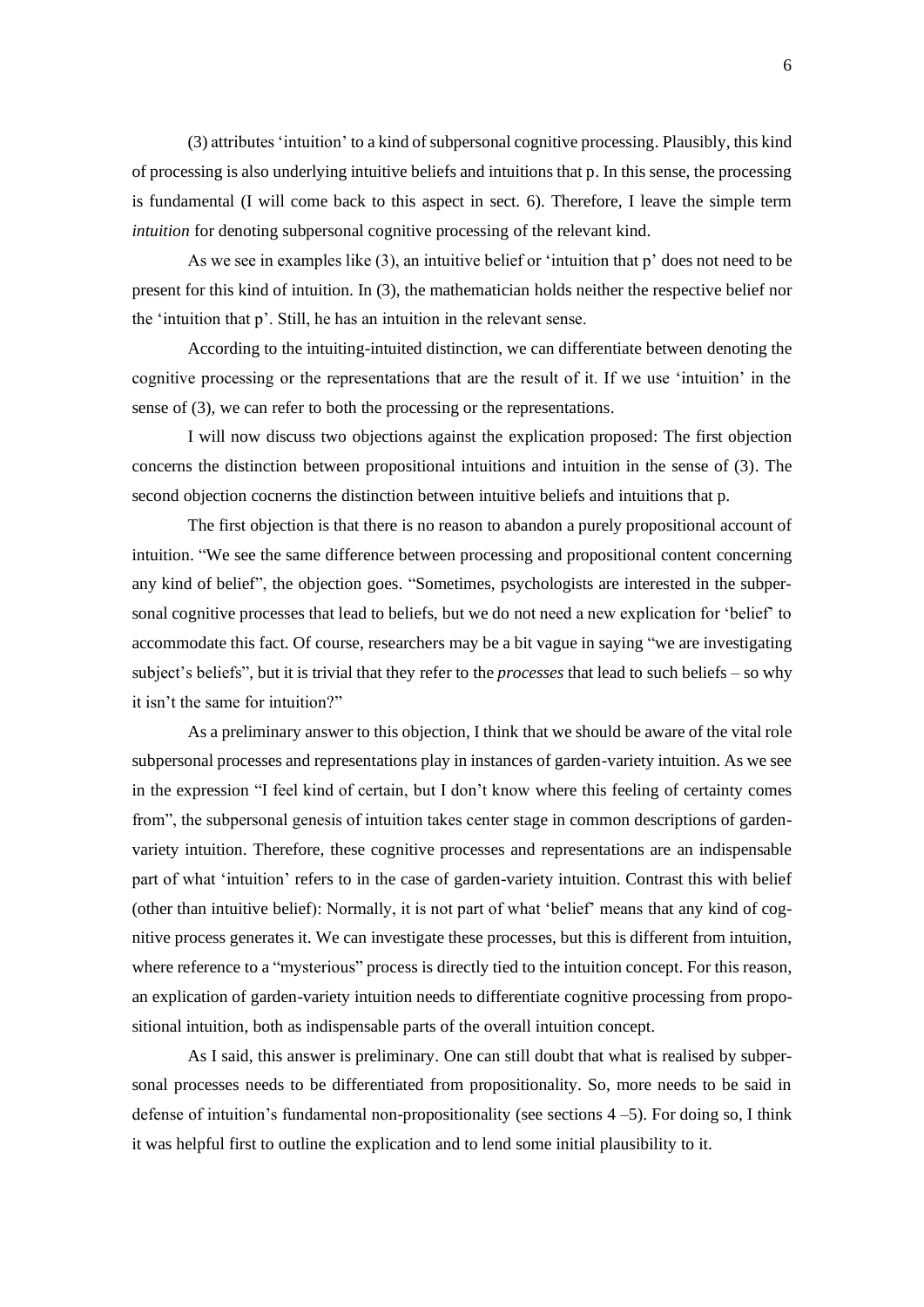The second objection concerns the distinction between intuitive beliefs and intuitions that p. Some will prefer the picture of generalizing my "intuition that p" to intuition as a whole and to treat beliefs separately. "Sometimes, you come to hold a belief because of an intuition you have", they will say.

My main worry with this view is that it cannot differentiate between two cases:

In the first case, we have an intuitive belief, like in the first of the gambling examples. So, this is a belief that feels intuitive in the meaning described: the gambler believes that p, feels certain about it but doesn't know why (more on phenomenology in sect. 3).

Now, contrast this with a second case: It is basically example (2), involving the intuition that p. Consider the case in which someone does not straightforwardly deny the intuition (as the knowing mathematician does) but is suspending judgment to some extent. This is what happens in the example of my friend. Like the knowing mathematician, she has an intuition that p, not an intuitive belief (she doesn't believe that something has happened to her grandfather, she is uncertain). Imagine further that she convinces herself that her intuition is correct, so she comes to believe what she intuits. One possible reason for doing so could be that she generally has good intuitions. Alternatively, she could become aware of the evidence she has for the fact.

In this situation, the subject has both: the intuition that p and also a belief. However, crucially, this belief is not intuitive. Fully aware, she derives her belief from some piece of evidence (about her general reliability as an intuiter or the underlying facts), so this is not intuition anymore.

The problem with the generalizing view is that it cannot convincingly describe case (2) since this view does not differentiate between intuitions that p and intuitive beliefs. In case (2), we see that a belief stemming from an intuition that p does not need to be an intuitive belief. On the opposite, the distinction suggested here can account for this fact: We can have either beliefs that feel intuitive from the start (= intuitive beliefs) or "regular" beliefs we derive from intuitions that p but which do not feel intuitive themselves.

To recapitulate: I suggested that in garden-variety cases 'intuition' can refer to three different elements, two of them propositional (intuitive belief, intuition that p), the third consisting in a kind of subpersonal processing. In each of these possible meanings, we can additionally differentiate between intuiting and intuited. Accordingly, the explication yields  $3 \times 2 = 6$  meanings of 'intuition' in the garden-variety sense.

It is not by accident that the six meanings are often expressed by the same general term 'intuition'. Instead, it can be explained by how the elements are related to each other. The remainder of the paper will concern these relations. I will begin with the propositional level. Regarding this level, I will say more about the phenomenology of intuitions.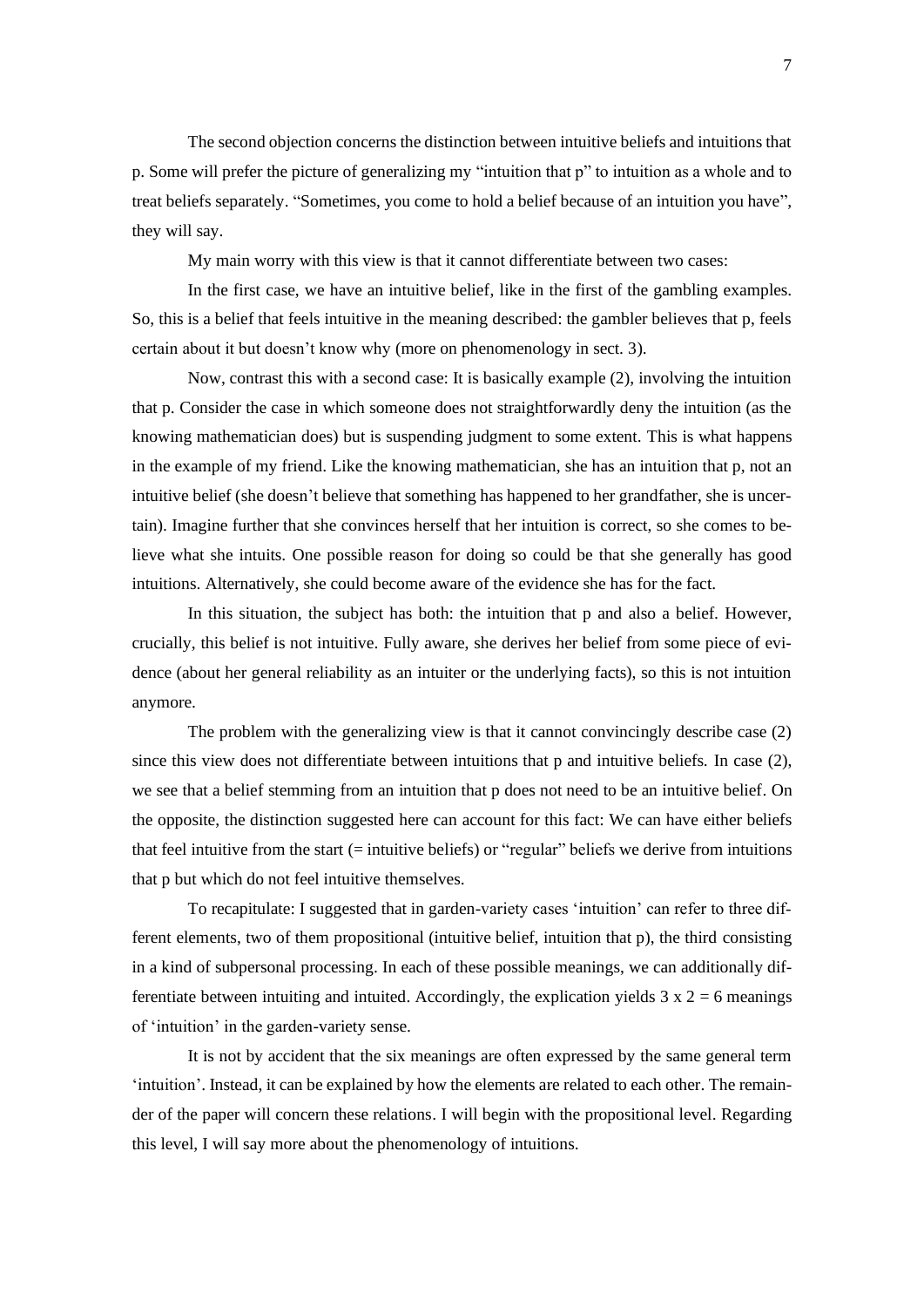### 3. Phenomenology of intuitive beliefs and intuitions that p

In examining what intuition is, phenomenology plays a key role. To see this, consider the philosophical roots of the term: the Latin verb *intueri* means 'to look at'. Accordingly, 'intuition' came to denote a kind of cognition that *feels like* visual perception in some ways. Various notions of intuition have been proposed throughout the history of philosophy. Most of them have in common that they start with descriptions of what it is like to have an intuition. Equally, more recent accounts have stressed the defining role of phenomenology for the nature of intuitions (see Chudnoff 2013, Bengson 2015).

What is it like to have an intuition? As in common perception, a fact is immediately presented to us. Accordingly, we usually don't know how our representation of the fact is produced. At the same time, it feels certain that the fact obtains. This phenomenological description is valid for historical philosophical accounts on intuition (e.g. Descartes, Spinoza, Locke) as well as for our everyday intuition talk.

Phenomenology occurs on the propositional level, linked to intuitive beliefs and intuitions that p. In opposition, where 'intuition' denotes a subpersonal process, it has no phenomenology: If it is like something to have an intuition, one must be aware of it. So, in order to describe what it is like to have an intuition, we have to consider intuitive beliefs and intuitions that p. These two propositional attitudes are the bearers of intuitional phenomenology.

So, what is it like to have an intuitive belief or an intuition that p? Let's start with the familiar example of my friend's intuition, which is an intuition that p: She has the intuition that something happened to her grandfather. Although she feels *certain* about something, she feels quite uncertain whether to trust her feeling or not (therefore, it is not an intuitive belief she has). The reason for her doubt is that she does not know where her feeling of certainty comes from; the intuition feels *immediate*. It is neither transparently inferred from other beliefs nor from basic sources of evidence, e.g. perception. Plausibly then, intuition that p has two phenomenal features: *immediacy* and *certainty*.

Immediacy and certainty are the phenomenal features of intuitions that p as well as of intuitive beliefs. We can see this in the roulette examples again: The knowing mathematician has the intuition that previous outcomes will affect the next ones. Plausibly, she has this thought immediately, so she does not infer it from other beliefs or sources of evidence. It just strikes her to be this way. Also, she feels certain regarding the fallacious thought. We can paraphrase her feelingalong these lines: "I don't know why I think so, but somehow it seems to me that it *must* be so!"

Some further remarks about both phenomenal features are in order.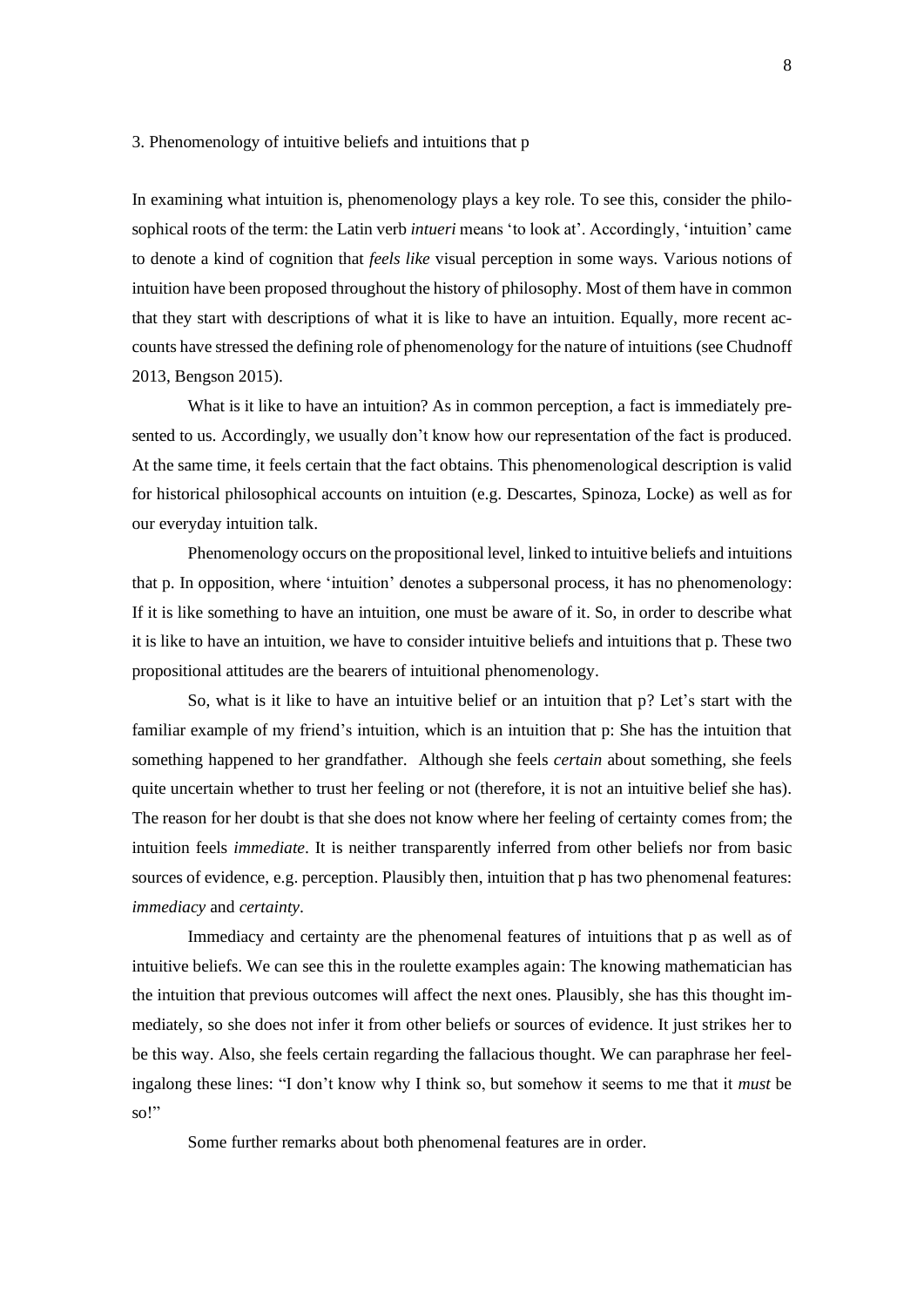### *Immediacy*

Note that in some sense, intuitive beliefs and intuitions that p are mediated: They are the results of cognitive processing. However, this is a description from the third-person perspective and not a phenomenological one. From the phenomenal perspective, immediacy is probably quite uncontroversial as a key feature of intuition.

In order to make clear what immediacy regarding propositional intuition implies, perceptual belief may be a helpful contrasting example. Perception itself is immediate, but the belief you base on your perception is not: Even if you just instantly form a belief according to your perception, being asked why you believe that p, you will answer: because I see it! It may seem that we could give an analogous answer to "why do you believe that p?": "because I intuit it!" However, different from the case of seeing, the meaning of this statement would be unclear. It would rather repeat the intuitive belief itself or stress the phenomenal features it has*.* 1

In sum, I think we can take it for granted that immediacy is a phenomenal feature of intuitive beliefs and intuitions that p.

### *Certainty*

Much more needs to be said about certainty. First, certainty as a phenomenal feature does not imply that if you have an intuitive belief or an intuition that p, it is certain that p. Intuition is fallible; a contemporary theory of intuitioncan hardly deny this. Still, intuitions *feel* certain, and the initial feeling of certainty is somehow preserved, even though you can come to doubt what you intuit. My friend's uncertainty about her grandfather-intuition illustrates this fact.

Some may hold this description to be contradictory: How can an intuition that p feel certain and at the same time be doubted?

I don't see a contradiction here. Phenomenal certainty does not mean that you cannot doubt the relevant intuition that p. Descartes' treatment of intuition in the Meditations helps to see this. To Descartes, intuitions are intellectual insights into self-evident truths. He thinks that one cannot possibly doubt self-evident truths, e.g. " $2 + 3 = 5$ ". At the same time, an evil demon may deceive us by manipulating our faculty of intuition. Seen this way, Descartes also doubts that " $2+3=5$ ". At first sight, it looks like Descartes contradicts himself in saying that such intuitions can and cannot be doubted at the same time. However, a closer look reveals a distinction between *first order* and *second order doubt*: There is no first-order doubt regarding the intuitive propositions like " $2+3=5$ ". Still, there can be second-order doubt regarding the truth of these intuitions (Kenny 1968, 184–186).

<sup>&</sup>lt;sup>1</sup> This argument is inspired by Sosa (2006, 208).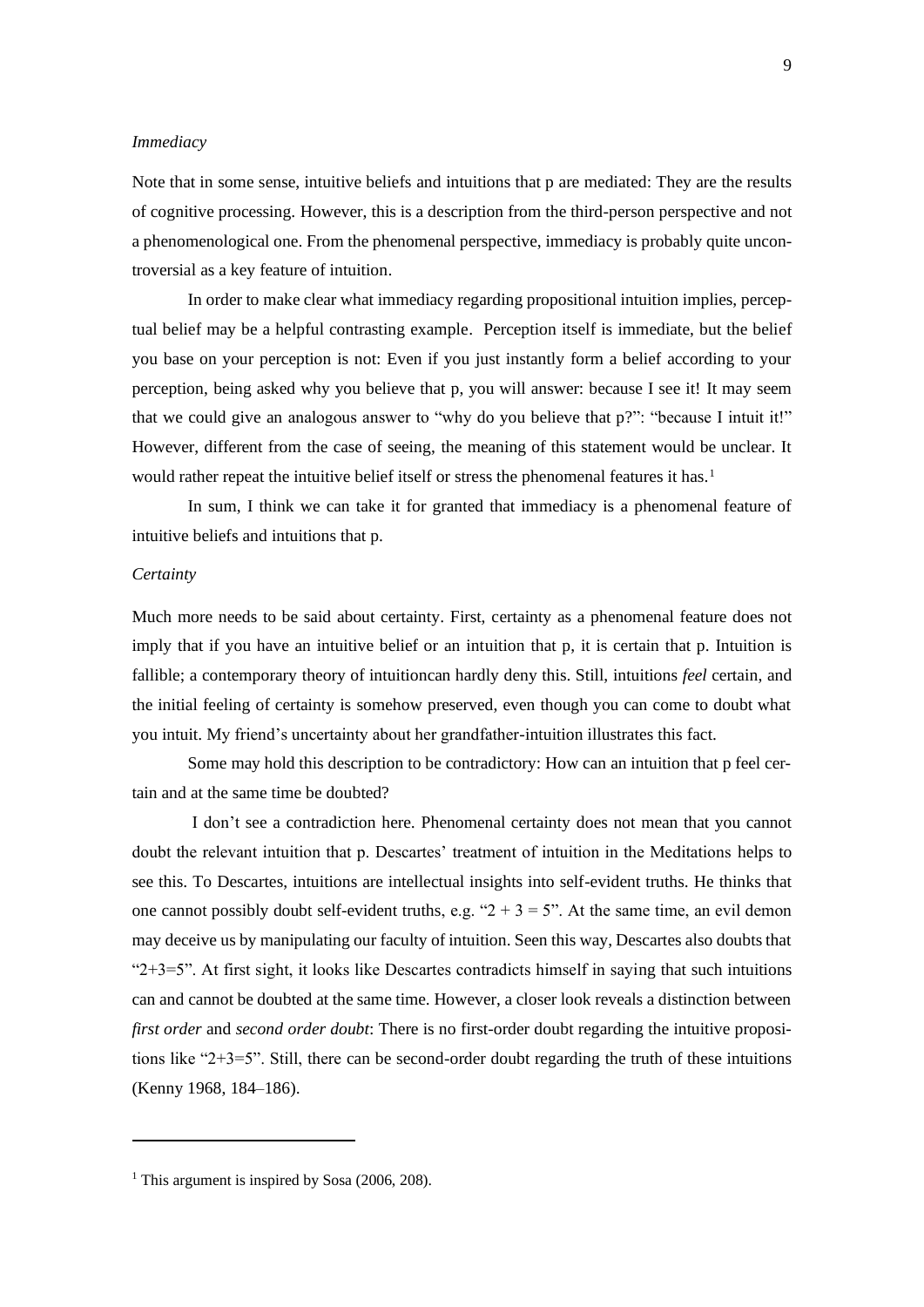Descartes' two levels of doubt mirror the difference between *phenomenal* certainty and certainty tout court. While we experience what we intuit as somehow certain (phenomenal certainty), we can still doubt it (no certainty tout court). My friend is in this very situation: Somehow, she feels certain that p, but at the same time, she does not know whether she should trust her intuition. Still, it is more than just a hunch, 'gut feeling' or seeming that something could be wrong with her grandfather; the difference lies in phenomenal certainty.

The example about my friend also helps to illustrate that the *combined* presence of immediacy and certainty is essential for intuitive beliefs and intuitions that p. It feels certain to my friend that something has happened to her grandfather. *At the same time*, she does not know where this thought comes from; it is immediate. To see that both features must be present, we can compare the situation in the example with two different situations: Certainty without immediacy and immediacy without certainty.

First, consider certainty without immediacy. In such a situation, my friend comes to consider something because of direct experience or testimony: E.g., she got a call from the hospital. In this case, the belief that something happened to her grandfather feels certain but not immediate, since she forms the belief based on what she learned from the hospital staff. People do not normally refer to anything like this by "intuition".

The contrasting case is immediacy without certainty: Here, the thought "something happened to my grandfather" suddenly comes to my friend's mind, without an accompanying feeling of certainty. The situation of a mere thought coming to one's mind is nothing unusual: it can be an instance of imagination, for example. Imagining something can be conscious and effortful, but sometimes, thoughts just come and go. In any case, you can have such thoughts without the slightest feeling of certainty (maybe, you are even convinced that what you are imagining is wrong). Surely, this is not what intuition is like. Only in combination, immediacy and certainty describe how it feels like to have an intuitive belief or an intuition that p.

The phenomenal features belong to both 'intuitions that p' and intuitive beliefs. To see this, remember the gambling example: Both the gambling mathematician (intuition that p) and the intuitive believer will feel certainty and immediacy regarding the proposition that previous outcomes influence future probabilities. The intuitive believer just finds himself having the belief, not knowing where it comes from, but still feeling certain somehow. It feels the same for the mathematician, except for her not holding it as a belief that past outcomes affect future probabilities.

On a traditional view, beliefs do not have phenomenal features at all (see Hansen 2020). In contrast, what I have said so far commits me to the claim that beliefs have phenomenal features. Plausibly, it is like something to believe that p. I can't defend this claim here, but it has been defended convincingly by David Pitt (2004). Pitt's main argument relies on phenomenal contrast.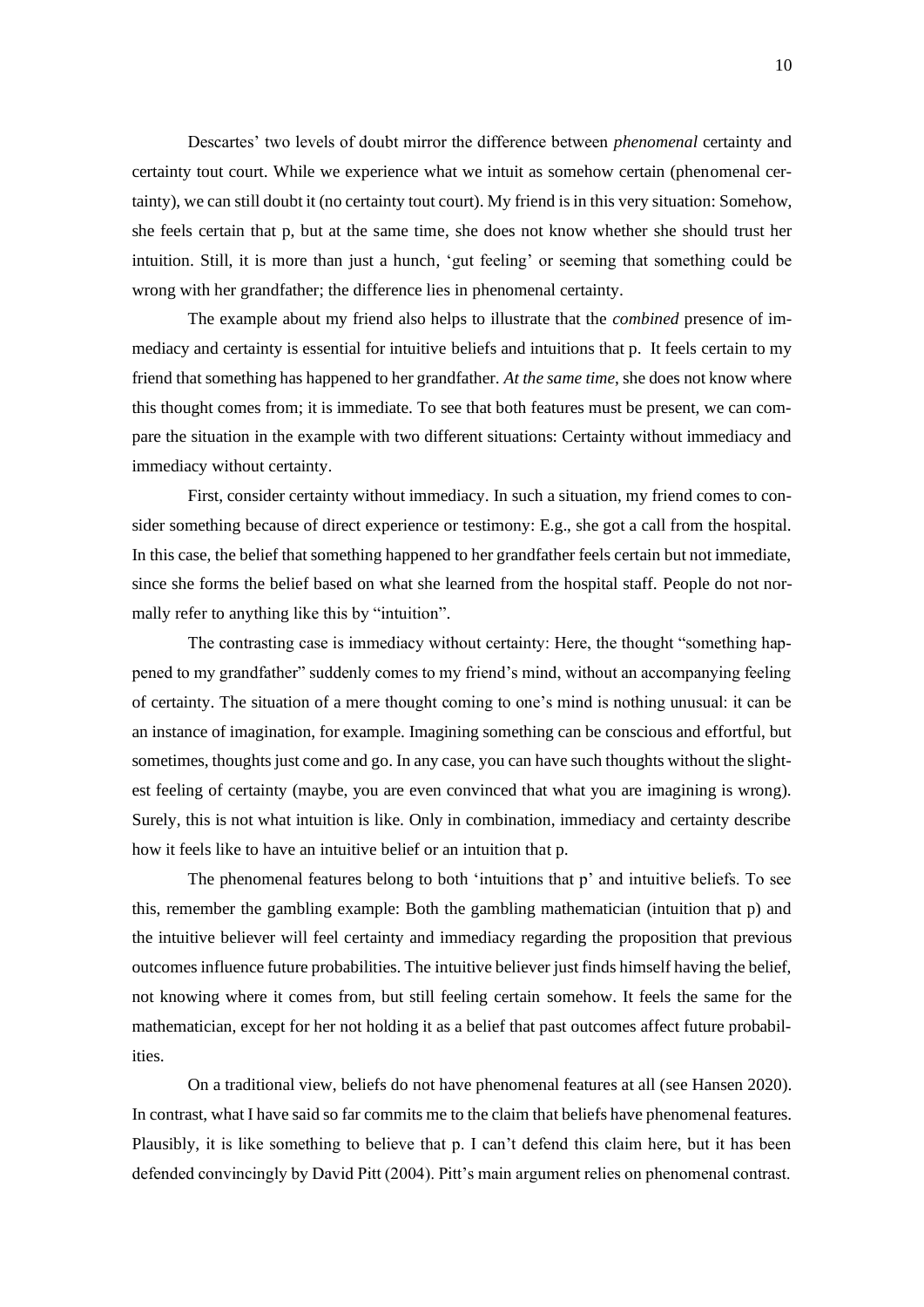It can be adapted to intuitive beliefs: Compare an intuitive belief with a non-intuitive one, say a belief based on a deduction. It seems natural to hold that it feels different to intuitively believe that p then it does to believe that p based on a deduction.

In the previous section, I discussed an objection against the distinction between intuitive belief and intuition that p. It was related to the contested claim that beliefs have phenomenal features: Advocates of the objection, who hold that intuition is what I have called 'intuition that p' entirely, think that only intuitions that p need phenomenal features. Seemingly, this is an advantage of the generalizing view: it is not committed to the claim that beliefs have phenomenal features, as I am. However, I don't think the advantage is obvious. To see this, remember two things that have been mentioned: First, there are good arguments for attributing phenomenal features to beliefs. Second, the generalizing view has an important explanatory disadvantage: It cannot account for the difference between intuitive beliefs and beliefs formed based on intuitions that p.

4. Processing level: Dual-process theory and mental models

In sect. 2, I proposed to distinguish between intuition on the propositional level (intuitive beliefs, intuitions that p) and on the processing level. I will now turn to the processing level. The task is to specify the psychological mechanism underlying garden-variety intuition.

We need this explanation to be more specific than psychological understandings of the intuition concept often are. Namely, our psychological explanation should account for the phenomenological characteristics of intuitive beliefs and intuitions that p: It should explain how such beliefs and intuitions that p come to have the phenomenology they have. It should also accommodate the fact that intuitive beliefs and intuitions that p have the same phenomenological characteristics (immediacy, certainty) despite their being different propositional attitudes.

I think that two psychological theories are particularly enlightening regarding these requirements if applied in combination: *dual-process theory* and the *theory of mental models*. In this section, I will outline how these theories might describe what intuition on the processing level is. My explanation will be rather speculative. It may well be that other psychological explanations are superior to the present one, or that empirical findings could lead to modifications. Nevertheless, dual-process theory and mental models seem to be very apt to fill in the psychological part in the overall picture of garden-variety intuition. I will first give a short overview of both theories and then apply them to examples of garden-variety intuition.

I will begin with dual-process theory. In the past decades, there has been an increased amount of empirical research on intuition. Most of this work has a common understanding of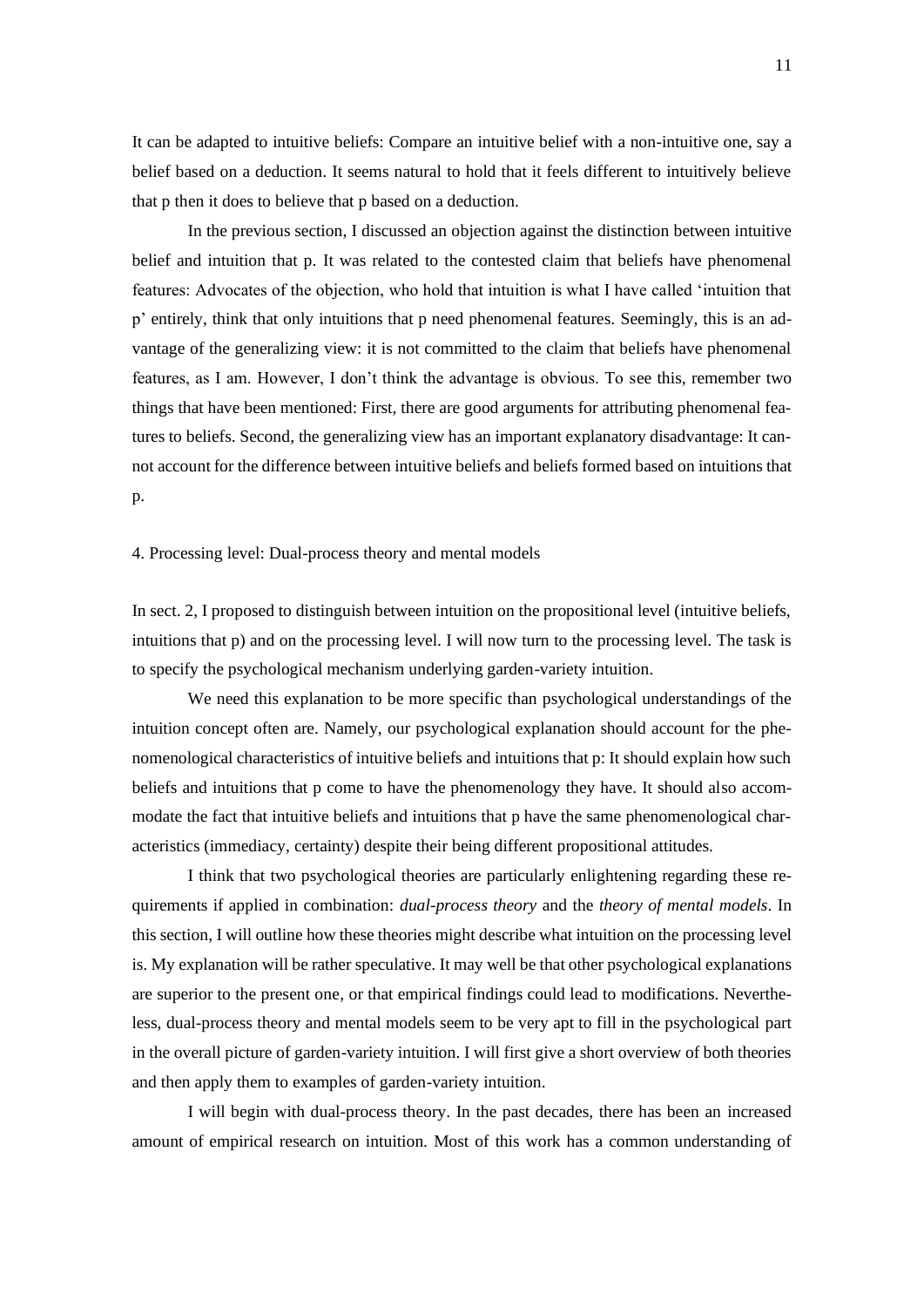intuition within the framework of dual-process theory. According to this theory, information processing belongs to two types: a fast, effortless, often subconscious, high-capacity type 1 versus a slow, effortful, conscious, low-capacity type 2 (Evans 2010a, 2010b). The high speed in information processing of type 1 comes at the cost of more errors. Type 2 processing, which is slow and effortful, could never guide us through life on its own, but it leads to conclusions that are relatively safe and transparent. A paradigm case of type 2 processing is deductive reasoning.

Intuition is often described as a typical case of type 1 processing. Some dual-process theorists even generally label type 1 processes 'intuitive' and type 2 processes 'reflective', or they distinguish the intuitive from the reflective mind (Evans 2010a, 2010b, 4–5; Kahneman 2011). Within the dual-process framework, we can understand why having an intuition feels immediate and yet certain: Because we have no direct access to our high-capacity type 1 processing, we are not aware of the respective inferences. We arrive at a result, but we don't know how we got there.

A major amount of research has stressed the shortcomings of intuition resulting from type 1 processing. Most well-known is the work of Daniel Kahneman and his colleagues (e.g. Tversky & Kahneman 1974, Kahneman, 2011). In opposition, further research revealed that intuitions often are helpful guides, e.g. in expert intuition or for building heuristics in decision-making. Therefore, it generates better results than deductive reasoning (e.g. Gigerenzer 2007; Kahneman & Klein 2009; Klein et al. 2010).

Could we just stop at this point by saying that intuition is cognitive processing on the type 1 level (and maybe results in intuitive beliefs)? Such an account would not be satisfactory, mainly for two reasons: First, type 1 processing is a very broad category. When we are brushing our teeth or driving a bicycle, we are relying on type 1 processing. Even if some people may be happy to call these processes 'intuitive', they would hardly think that we have intuitions in the same sense in which my friend has the intuition about her grandfather. Of course, there can be such intuitions in this domain, but the mere fact that type 1 processing is taking place does not amount to this. Second, with dual-process theory standing on its own, we just have explained processes, but we need representations with content in order to give intuition a proper epistemic standing. Otherwise, it stays as mysterious as ever why our intuitive beliefs, ultimately deriving from type 1 processes, could be justified. So, how exactly type 1 processing can derive content from previous information and experiences? Fortunately, a well-founded theory can explain this: the theory of mental models.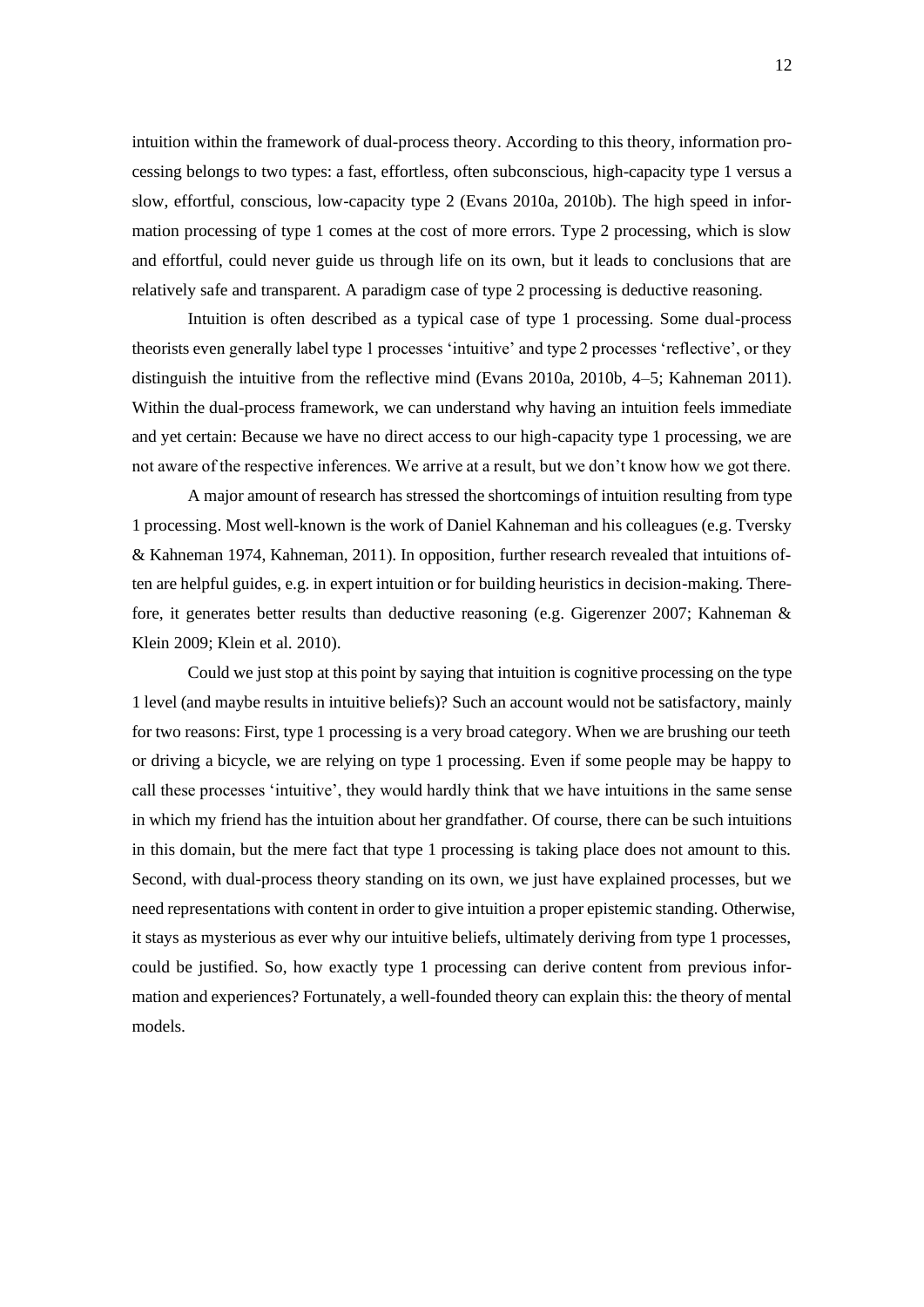Philip Johnson-Laird started developing the theory of mental models in the 1970s as an account of human reasoning.<sup>2</sup> The theory is highly accepted in current psychology because it is "well-confirmed and fits the data" (Rosa 2017, 117). According to the theory, reasoning proceeds in two steps: First, subjects "construct" mental models of situations. Second, they "read off" conclusions from these models.<sup>3</sup> For example, mental models based on visual perception represent how the elements in a given perceptual experience are related to each other (A is in front of B, but behind C, etc.).

*Iconicity* and *richness* are the two key features of mental models. 'Iconicity' means that the representations contained in mental models stand in a relation of similarity to what they represent. Iconicity implies richness: Other than a propositional representation, say a belief, subjects can come back to their mental models and read off new information from it.

Johnson-Laird originally developed the theory of mental models for explaining explicit reasoning in rather complex tasks (1983, Ch. 5). However, we can directly move on to implicit reasoning, where conclusions are immediately inferred from mental models since this is the relevant part for intuition. Johnson-Laird gives the following example:

Suppose, for example, you were to read in the paper: There was a fault in the signalling circuit. The crash led to the deaths of ten passengers ... then you might well infer that the passengers were killed in the crash. The text does not make this assertion [...]. Plainly, you jumped to a conclusion based partly on the content of the passage and partly on your general knowledge. You make such inferences automatically, almost involuntarily, and often without being aware of what you are doing. (Johnson-Laird 1983, 27)

The mental model we build from reading the newspaper article already represents the passengers as being killed in the crash. The example demonstrates the importance of richness. Besides the explicit facts, elements based on experiences and associations are included in our mental model. Since the description in the article is necessarily incomplete, like any other piece of information about a complex situation, we immediately integrate this new element in our previous knowledge and experiences and thereby construct a rich mental model of the situation. Constructing mental models and reading off information from them is a way how subjects effectively deal with their

<sup>2</sup> Johnson-Laird gives comprehensive introductions to the theory of mental models in *Mental models* (1983) and *How we reason* (2006). For an epistemological perspective on the theory, see Rosa (2017).

<sup>&</sup>lt;sup>3</sup> The quotation marks for "construct" and "read off" are meant to signalize that these expressions are used in a metaphorical sense. The relevant processes are type 1, people do not consciously construct or read anything.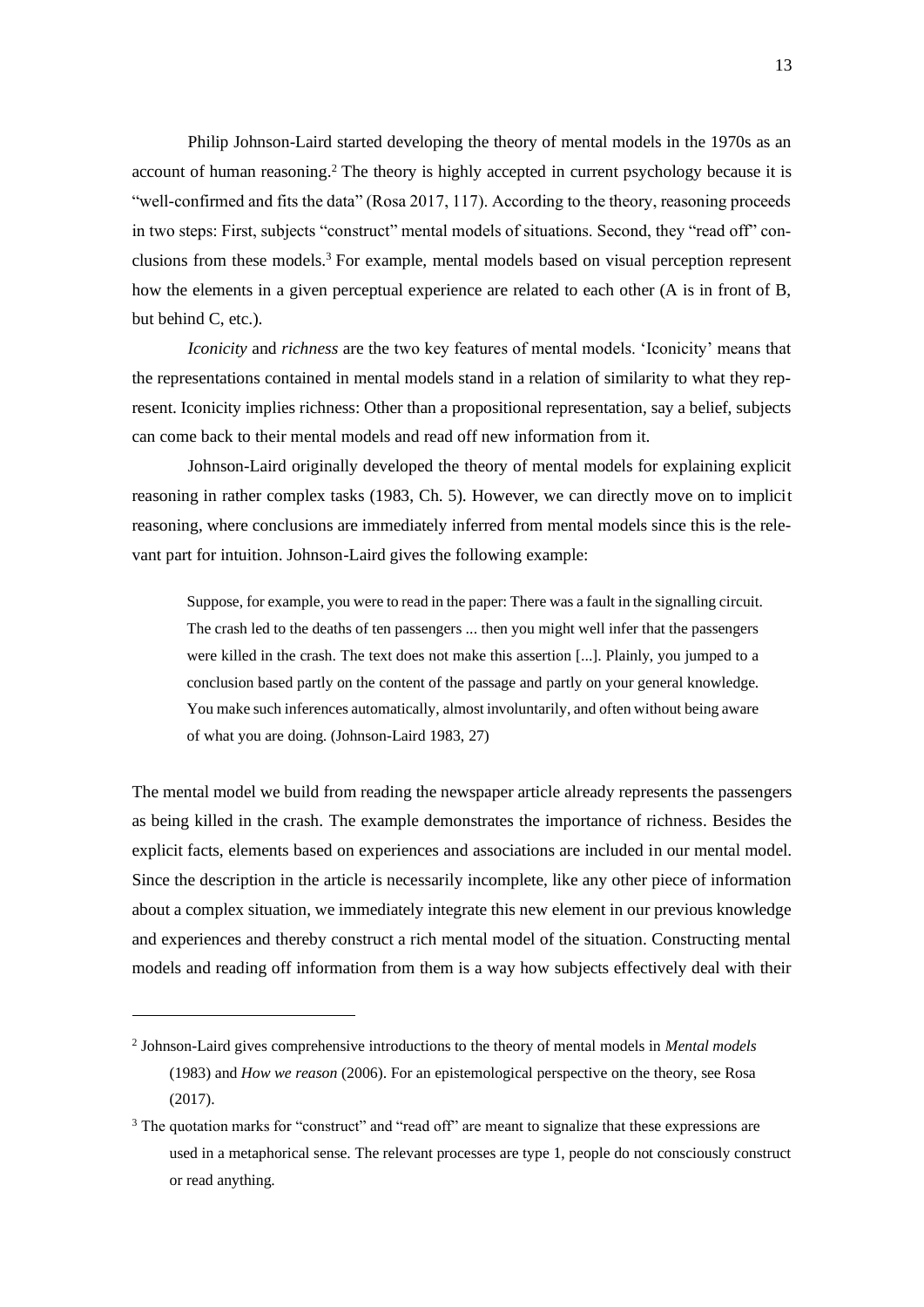limitations in information processing.

In combination, dual-process theory and the theory of mental models plausibly explain what is happening at the level of cognitive processing when subjects have intuitions. Dual-process theory is helpful but too general to capture intuition since the epistemically relevant aspect is not properly delineated. In focusing on type 1 processing deriving content from mental models, we can single out intuition.

A further example will be helpful to see how dual-process theory and the mental model account could work together in practice.

### *(4): fireground commander*

Claire is an experienced fireground commander. She has developed the ability to make *intuitive* judgements about fire. For example, she has the intuition that a building is going to collapse soon, and as a result, she tells her men not to go in there. After a short while, the building collapses. Intuitions as this one often occur to Claire in these situations, so they have a significant link to truth and are a source of evidence for Claire and her firefighters.<sup>4</sup>

This example can lend further support to the hypothesis that intuition is type 1 reasoning departing from mental models. Claire represents the situation on the fireground in a mental model. This model consists of current perceptions as well as past experiences and background knowledge. Alternatively, several mental models could be relevant in representing the situation in combination (the details would still need to be worked out in a psychological examination). Remember that the mental model is iconic: The structure of the contents in the mental model is isomorphic to the structure of the elements on the fireground. For example, the mental model could iconically represent wind directions and sources of the fire together with elements of previous knowledge about fire.

As an expert, Claire will probably have a superior model of the situation compared to a layperson.<sup>5</sup> This concerns both the contents in the mental model related to the experience at the fireground, which are probably more detailed and more accurate, and the connection to past knowledge and experience. From the iconic representation in her mental model, which is rich and

<sup>4</sup> The example is inspired by an existing psychological study about fireground commanders' expert intuitions (Klein et al. 2010).

<sup>5</sup> Helen De Cruz (2015) distinguishes between maturationally and practiced natural psychological intuitions. While the initial roulette examples and intuitive biases probably are maturationally natural, Claire's expert intuition is practiced natural. In the present account, this distinction would not only concern a difference in type 1-processing but also (and probably even more) how the mental models have been built.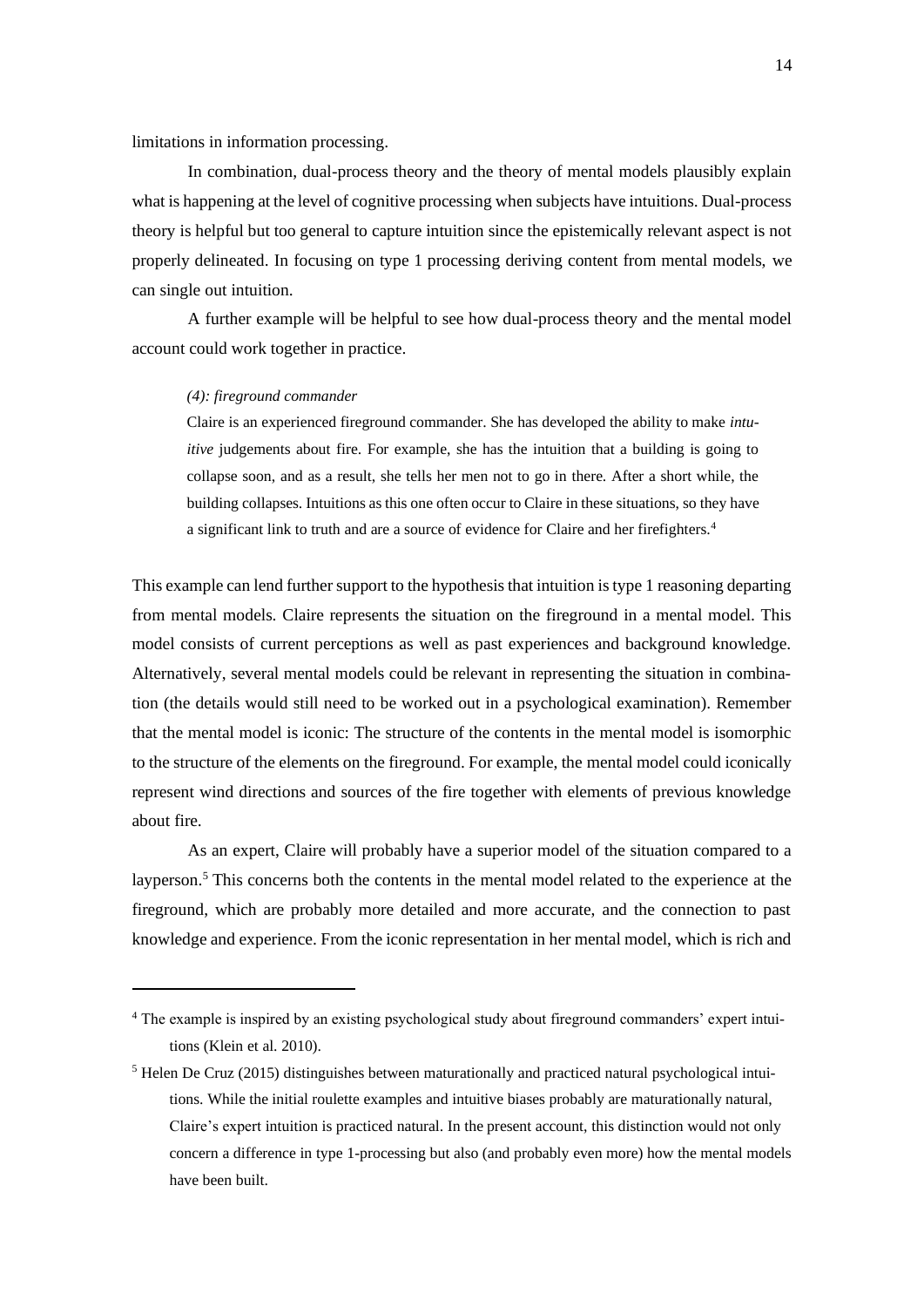accurate, Claire can read off how the fire develops.<sup>6</sup> Plausibly then, both the cognitive process (intuiting) and its result (intuited) can be called intuition.

I think that the psychological explanation based on dual-process theory and mental models implies that intuition is fundamentally non-propositional. The next section aims to show this.

### 5. Non-propositional intuition

Most contemporary philosophers working on intuition take intuition to be a propositional attitude. In their view, having an intuition means having an intuition that p (McGahhey & Van Leeuwen 2018, 74). In contrast, garden-variety intuition is fundamentally non-propositional.

In the present section, I will outline my argument for this claim. It has two parts: In the first part, the argument focuses on the level of psychological processing that I already differentiated from the level of intuitive beliefs and intuitions that p. I will rehearse some reasons for holding that intuition on this level is a non-propositional mode of thinking – accordingly yielding *mainly* nonconceptual representational content as its results. In the second part, I will explain why we should think of this kind of intuition as the basic one, which accordingly grounds intuitive beliefs and intuitions that p.

To start with, here is the argument in favor of non-propositional intuition on the processing level:

- (1) When a subject has a propositional attitude (e.g. a belief that p), the content of this attitude (p) can be entirely specified by concepts the subject herself possesses.
- (2) Intuitions (= the content of intuition) cannot always be entirely specified by concepts the subject herself possesses.
- (3) Therefore, intuition is not a propositional attitude, and relatedly, intuitions are nonconceptual (contents of intuition not entirely specified by concepts the subject herself possesses).

Just to remind: In the argument above, 'intuition' constantly refers to intuition on the processing level, it does not refer to intuitive beliefs or intuitions that p. I will now give reasons for holding both premises.

Premise (1) is a restatement of the *conceptual constraint* on propositional attitudes, as Bermúdez and Cahen call it:

<sup>6</sup> To remind: We are examining type 1 reasoning, it is not Claire actually reading anything.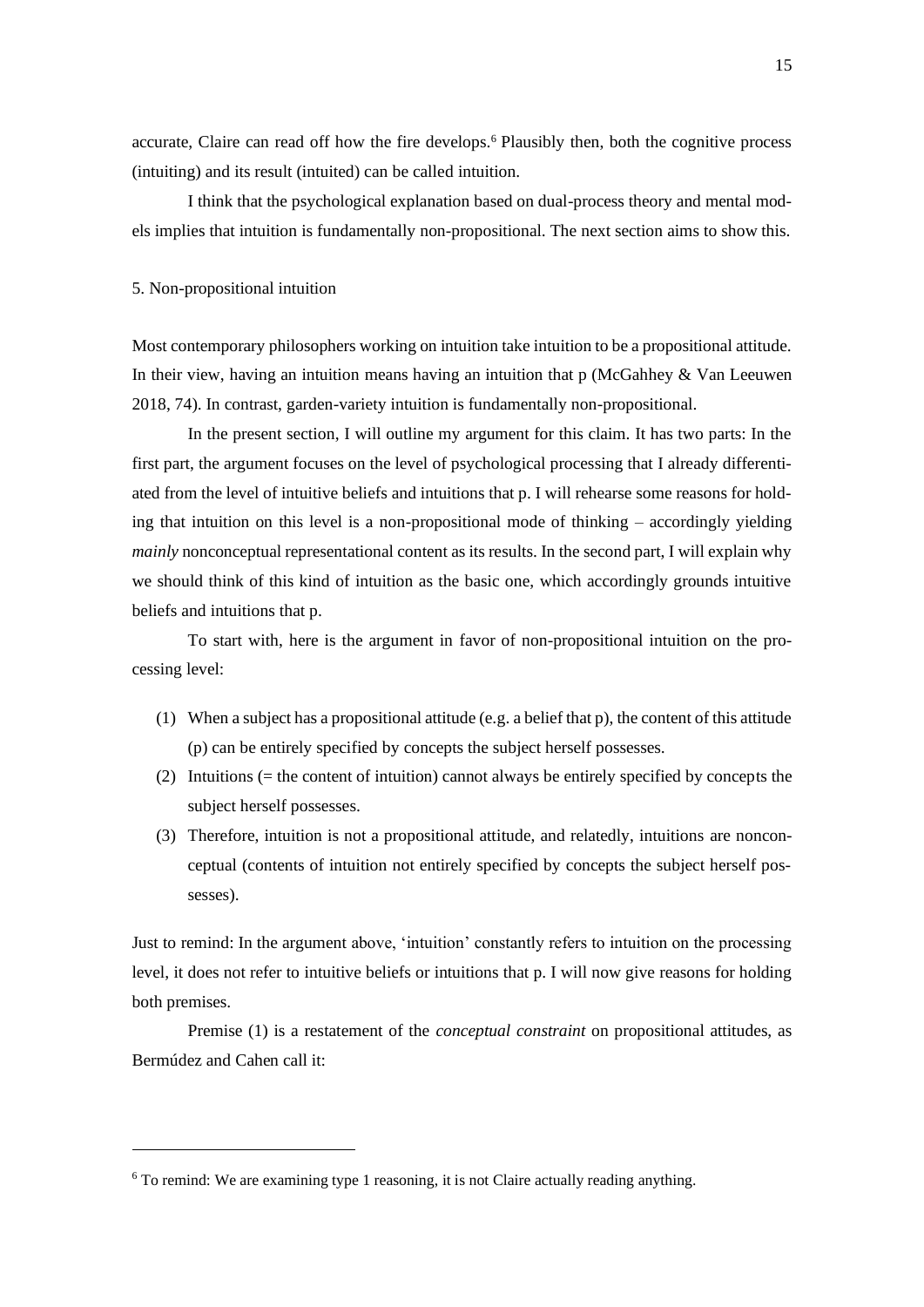Specifications of the content of a sentence or propositional attitude should only employ concepts possessed by the utterer or thinker. (Bermúdez & Cahen 2015, §2)

The conceptual constraint corresponds to the Fregean view on propositions. I will just assume that it is correct. Therefore, the argument only works by assuming the Fregean view on propositions. However, this is unproblematic to admit, for it is exactly the interesting fact about intuition that there is a level of intuitional content not exhausted by concepts the subject himself possesses.

In arguing for premise (2), I come back to the application of dual-process theory and mental models in example (4) from the previous section. It should become clear that if we constrain our view to the propositional aspect (that is, to content exhausted by the concepts the fireground commander possesses), we will miss a crucial part of intuition in such cases.

I begin with two preliminaries. First, probably, Claire's inclination to believe that it is too dangerous for her men to enter the building is due to her cognitive processing of previous information and experience. There must be something from which she derives her intuition that p. In light of the psychological explanation just given, it is well plausible that this 'something' is the content that arises by type 1-processing from mental models.

The second preliminary question: Who does the processing and deriving? In a way, it is Claire. However, sentences like "Claire derives the intuitional content from her mental models", can easily be misunderstood, meaning that she would do so consciously. In this case, we would not have a case of intuition. Therefore, it always needs to be remembered that all the deriving and "reading off" is a subpersonal cognitive process.

In relating the example to premise (2), it should be clear that the content of intuition cannot always be entirely specified by concepts the subject herself possesses. Think about Claire: Is she able to conceptually grasp *all* the elements and relations in the iconic and rich mental model? I take this to be not probable. Of course, she may have some concepts for the contents in her mental model, e.g. 'height', 'warmth' or 'direction'. Still, it is plausible that the contents from the mental model will exceed her conceptual capacities in both *richness* and *fineness of grain* (see sect. 4 on mental models).<sup>7</sup>

For richness, think about how complex the relations in the mental model must be regarding the situation on the fireground: The mental model contains and relates perceptions from the building, from wind, direction and warmth of the fire, from where the firefighters are located, etc. Also, it contains memories from previous situations in a similar complexity. (Or maybe these

 $<sup>7</sup>$  The arguments from richness and fineness of grain have their origins in Evans (1996). Both arguments</sup> are mainly discussed within the debate between conceptualists and non-conceptualists regarding visual experience (see Tye 2006, Byrne 2005).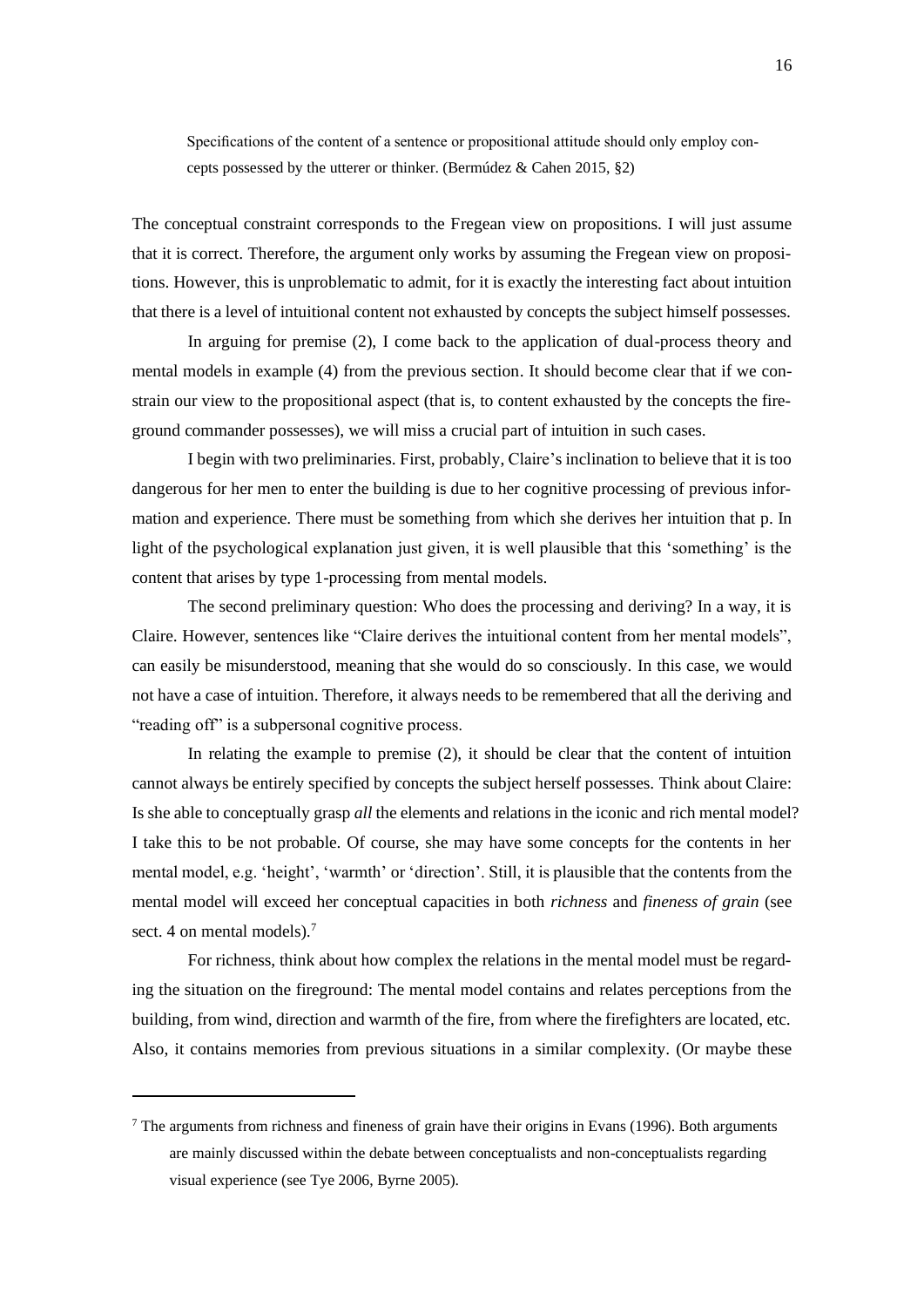memories are stores in another model that becomes related to the present one.) It would be implausible to demand that the contents of such a rich mental model are exhausted by concepts the subject herself possesses.

The same goes for fineness of grain: Claire may well have the concept 'warmth', but not concepts for the different degrees or kinds of warmth she is still able to detect and re-identify.

In conclusion, if Claire does not possess all the concepts for the representations she "derives" from her mental models, the intuition cannot be conceptual itself. This claim is further made plausible by considering cases in which non-propositional intuition directly leads to action. Think about a situation in which Claire directly acts based on her intuition. It is coherent to think about her having the intuition regarding the situation of the fire without having the relevant concepts.

In light of these considerations, I think it is well plausible that intuition on the processing level is non-propositional. It may well be that subjects possess *some* concepts that describe the contents of their mental models, but this does not exhaust these models in terms of richness and fineness of grain.

In the remainder, I will call intuition on the processing level 'non-propositional intuition', and in doing so, we have a natural counterpart to propositional intuition that contains – as we already know – intuitive beliefs and intuitions that p.

So far, I have argued in favor of the non-propositionality of intuition on the processing level. Why should we think of this processing, i.e. non-propositional level as fundamental for garden-variety intuition as a whole? To answer this, we can see how non-propositional intuitions constitute inclinations to believe.

### 6. Inclinations to believe

Sometimes, what we know differs from what we intuit. We have seen this in the examples of 'intuitions that p'. First, these cases imply that intuitions cannot be equated to beliefs (see also Bealer 1998, 208) How are intuitions and beliefs related to each other instead? To make the question more specific for our purposes: What is the relation between non-propositional intuitions, intuitions that p and intuitive beliefs?

When confronted with an analogous question concerning the relation between perception and belief, David Armstrong claimed that perceptions are *inclinations* to believe (Armstrong 1968, 221). In the Müller-Lyer example, we can then say that the subject does not believe that one line is longer, but she is inclined to believe so. The same goes for the parallel cases about intuition: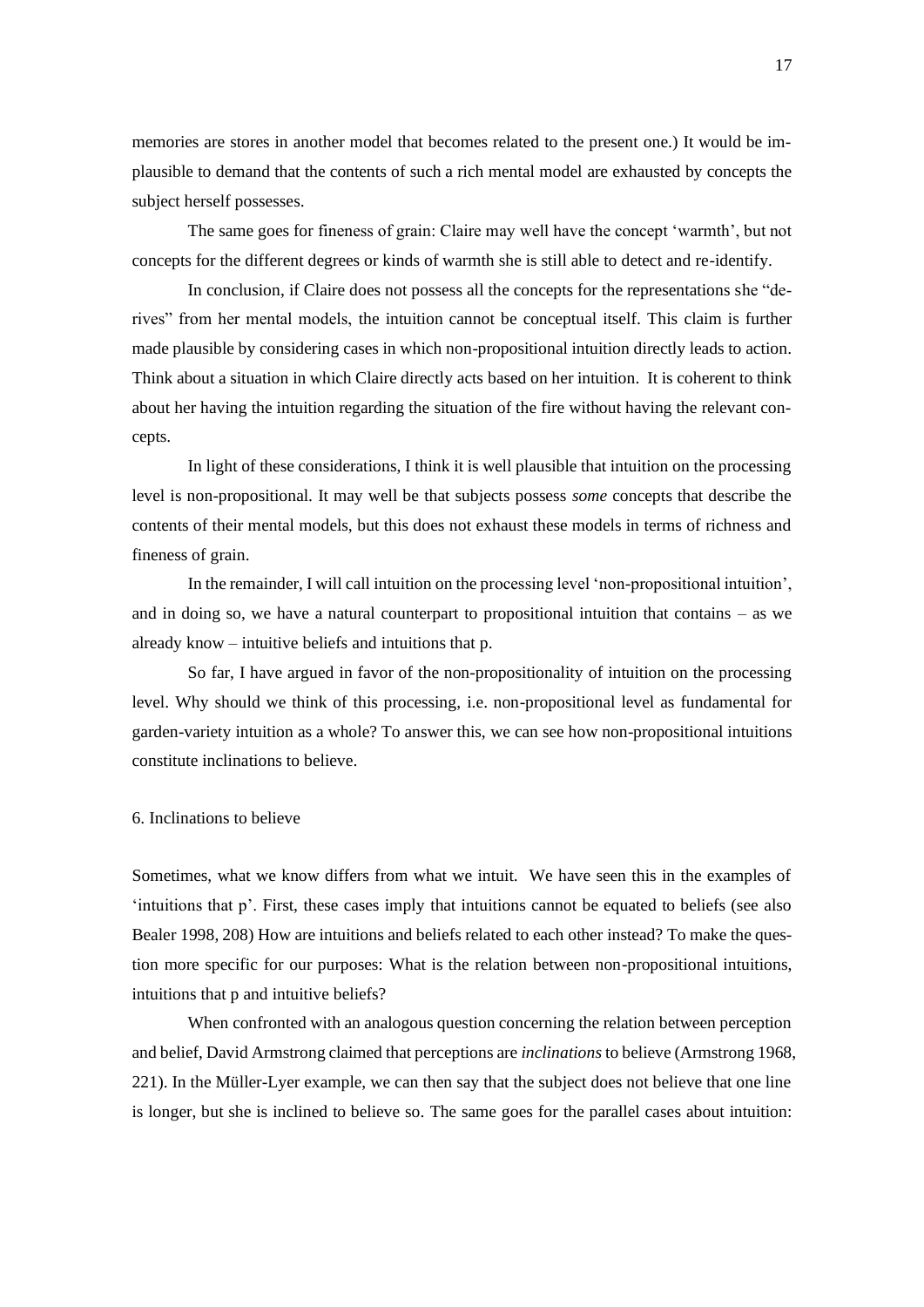The mathematician does not believe that past frequencies affect future probabilities, but still, she is inclined to this belief.<sup>8</sup>

In this section, I will defend a similar claim: that intuitions *constitute* inclinations to believe. If stated correctly, the inclination view does justice to psychological findings. Moreover, it helps to understand the relation between non-propositional and propositional intuition.

First, what is an inclination? I will follow Ryle (1949) in conceiving of an inclination as a *disposition* a subject has to react in a certain way. Seen this way, a familiar example of inclinations are character traits. A generous person is inclined to react in generous ways. Importantly, for a subject to be inclined does not presuppose that she is conscious about her inclination. For inclinations to believe, the claim then amounts to this: For a subject to be inclined to believe that p is to be liable to come to believe that p, when a particular condition is realized (Ryle 1949, 43).

Two features of this understanding are particularly important: First, due to the conditional, a subject could well be inclined to believe that p but never come to believe that p. Second, even if the conditions are fulfilled, it is not certain that the subject will come to believe that p. To ascribe an inclination to believe that p, a sufficient condition is that the subject is liable to come to believe that p.

For intuition, inclination best describes how the non-propositional and the propositional level of intuition are related to each other. The claim is that non-propositional intuitions constitute inclinations to believe. Accordingly, if a subject has an intuition, she is *disposed* to believe what she intuits.

The following conditions must be met for this disposition to be actualized: First, a process of belief-formation needs to take place. Sometimes, this does not happen: The intuitive believer can have a faulty intuition directly manifesting in his behavior in the roulette game, even if he has no corresponding belief (maybe, he never reflected on probability so far). Second, the intuition must stay undefeated: The mathematician who still has the gamblers fallacy intuition, while believing that this intuition is wrong, is inclined to believe the relevant proposition. Nevertheless, she does not believe it, for her knowledge about probability defeats her intuition. Accordingly, she arrives at an intuition that p instead of an intuitive belief.

In sum, the claim that intuitions constitute inclinations to believe is threefold:

(1) If a belief-forming process takes place and the relevant non-propositional intuition stays undefeated, the subject is liable to come to believe that p.

 $8$  For the claim that intuitions are inclinations to believe, see Sosa (2007, 62), Williamson (2007, 3) Earlenbaugh and Molyneux (2009) and Nimtz (2010). However, these inclination views differ significantly from the one that is proposed here, corresponding to their different accounts of intuition.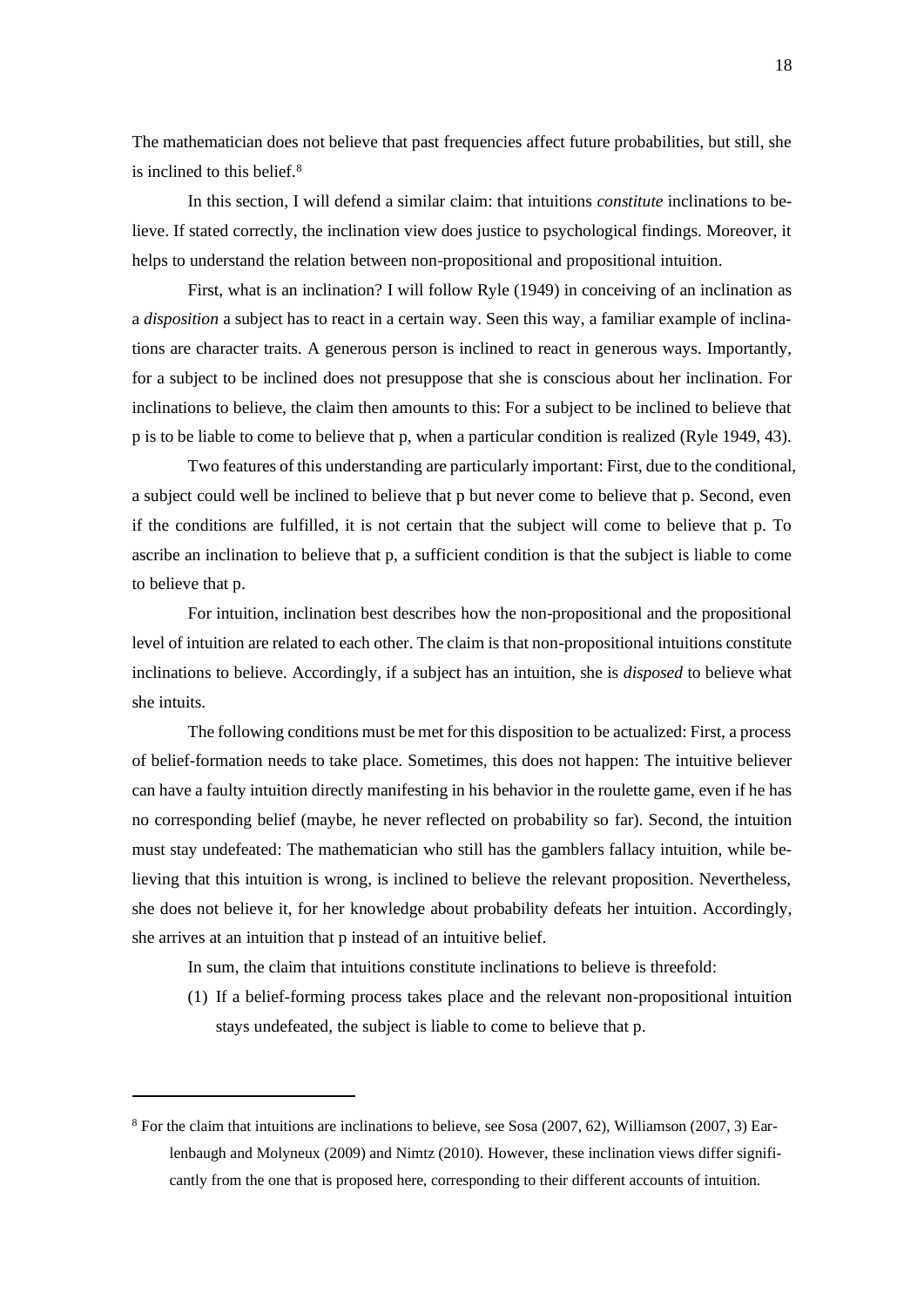- (2) If a belief-forming process takes place and the intuition is defeated, the subject is liable to come to have the intuition that p.
- (3) If no belief-forming process takes place at all, the intuition stays non-propositional (but could still directly lead to action).

Is an inclination to believe a belief (or a "proto-belief") itself? Thinking about defeasibility could lead to this assumption, as we can see in Armstrong:

What is an inclination to believe? I think it is nothing but a belief that is held in check by a stronger belief. (Armstrong 1968, 221)

However, we cannot accept this view for intuition, since we would then again face the objections against equating intuitions with beliefs.<sup>9</sup>

Fortunately, the dispositional view described above does not lead to the consequence that we have to treat inclinations to believe as beliefs, proto-beliefs, half-beliefs or the like. For why should what makes you inclined to a belief be a belief or belief-like itself? In analogy, an inclination to act generously is not an act of generosity itself. In the dispositional understanding, 'inclination' refers to the liability to behave in a certain way because of underlying structures. Therefore, it is more precise to say that intuitions *constitute* inclinations to believe instead of saying that they *are* such inclinations. As a result, the objections against equating intuitions with beliefs do not count against the inclination view about intuition, if this view is carefully stated.<sup>10</sup>

An important advantage of the inclination view is that it allows for an explanation of the similarity in phenomenal features of intuitions that p and intuitive beliefs. This similarity originally rendered plausible the opposite claim that we should just have intuitions that p (and regular beliefs on top). On the present view, the inclination explains the phenomenal similarity, since it is the same inclination for an intuitive belief and an intuition that p.

For clarification, our initial examples are helpful again: The knowing mathematician has the intuition that past outcomes affect future probabilities  $(=$  intuition that  $p$ ). However, she does not believe this. If we compare this to the intuitive believer (= intuitive belief), similarities and differences are instructive: Both propositional attitudes have the same content. Furthermore, a belief-forming process has been initiated in both cases. The third similarity is that the phenomenal

 $9$  For a further against the view of intuitions as proto-beliefs, see Koksvik (2011, 52–55).

 $10$  For an elaborated view on intuition and inclination, see Nimtz (2010). Nimtz claims that intuitions are either beliefs or inclinations to believe. He sees this as a possibility to reduce intuitions to the doxastic level. In contrast, my claim that intuitions *constitute* inclinations to believe does not lead to doxastic reductionism.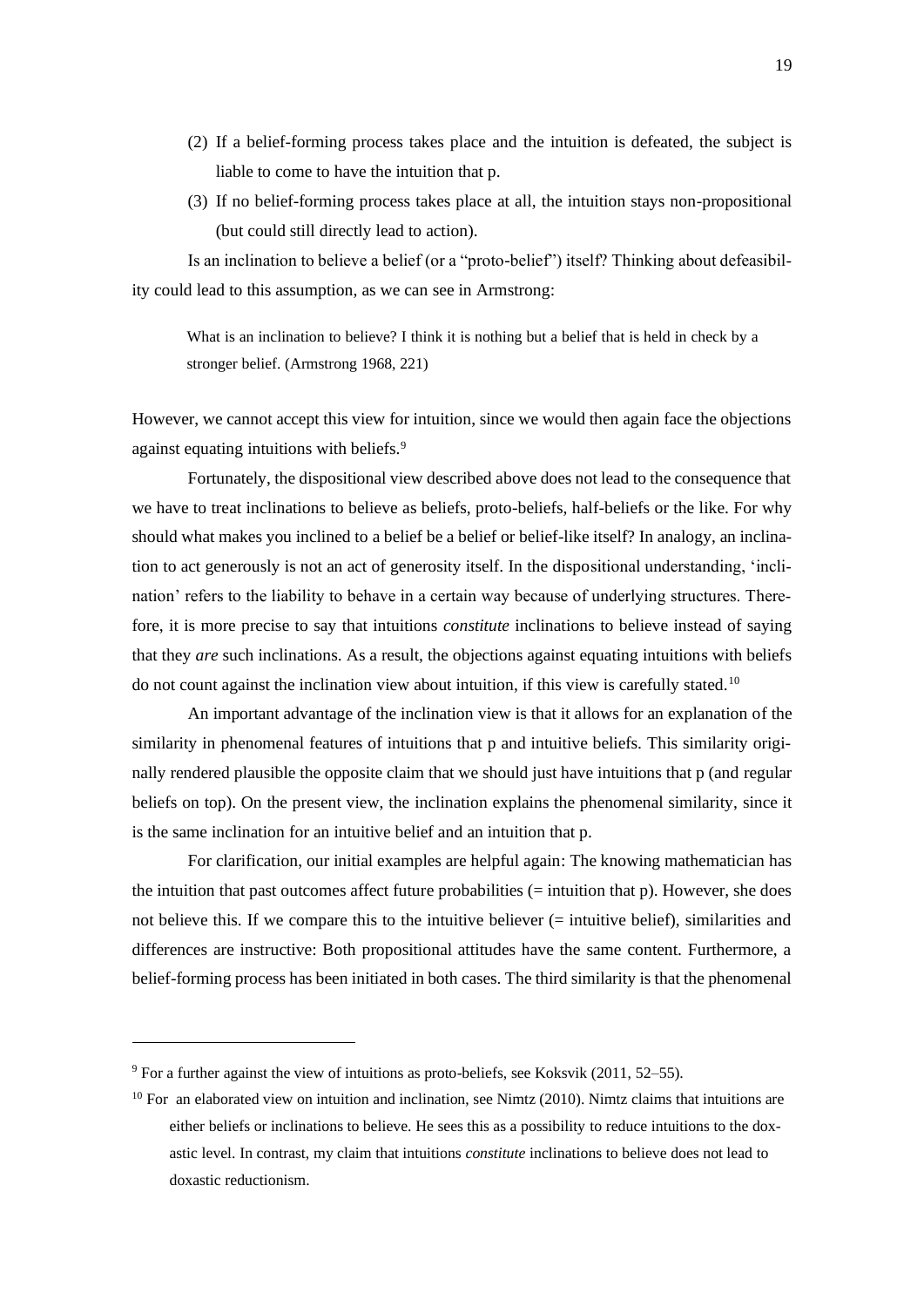features (immediacy, certainty) are present in intuitive belief as well as intuition that  $p$ .<sup>11</sup> This similarity is particularly important since it relates both instances of propositional intuition back to the common level of non-propositional intuition. The difference between intuitive belief and intuition that p then is this: Whereas in the case of intuitive belief, the inclination to believe constituted by intuition results in a belief, in the case of intuition that p a defeater prevents this.

In sum, this is the explanation why intuitions that p and intuitive beliefs have the same phenomenal features and can have the same content: both propositional attitudes stem from an inclination to believe that is constituted by non-propositional intuition. In this sense, non-propositional intuition is fundamental.

A remaining worry might be that the inclination claim is too weak: If we just say that intuitions constitute inclinations to believe, do we learn something specific about intuition? An account of intuition that gives too much weight on inclination is not convincing since it is not informative enough. Various sorts of cognitive processes incline subjects to various propositional attitudes.

However, the present account does not stop at inclinations. There are other elements crucial for understanding what intuition is: First, we have a clarification on different levels of intuition (non-propositional and propositional). Second, we have phenomenal features linked to propositional intuitions (immediacy, certainty). Third, we have the specification on the non-propositional level, drawing from dual-process theory and the theory of mental models. Finally, as a part of the whole story, we have the inclination relation.

## 7. An outlook on intuitive justification

To resume, the garden-variety understanding of intuition is widespread and relates to familiar examples, ranging from intuitive biases to expert intuitions. The centerpiece of the proposed account on garden-variety intuition is an explication of 'intuition' that helps distinguishing between 1) intuition as a cognitive process, and 2) propositional intuition that can be sub-divided into 2a) intuitive belief and 2b) intuition that p. Regarding 2), intuitive beliefs and intuitions that p have the same phenomenal features: immediacy and certainty. Regarding 1), dual-process theory and the theory of mental models explain in combination what goes on when subjects have intuitions.

 $11$  Note that the phenomenal features are only present when the intuitive belief or the intuition that p is occurrent. However, we can still ascribe intuitive beliefs or intuitions that p to the subject when they are dispositional (before and after the episode of occurrence).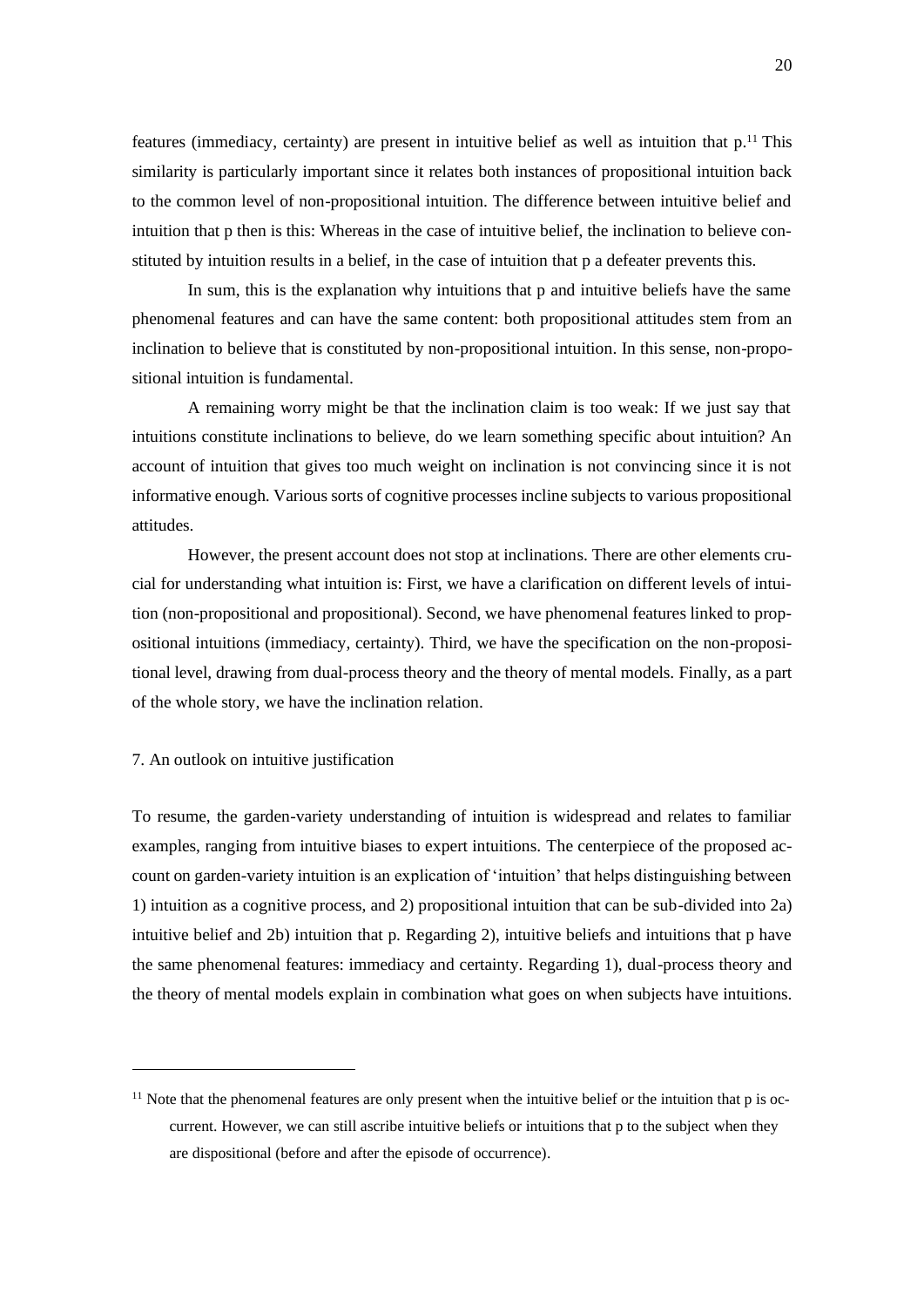I claimed that intuition on the processing level is non-propositional. Regarding the relation from 1) to 2), I suggested that non-propositional intuitions constitute inclinations to believe.

My friend's question from the beginning has not been answered yet: Can she trust her intuition? I hope to have laid the groundwork for addressing this further question about intuitive justification. I will conclude by sketching the direction this examination should take.

The terminology I have introduced could help to frame the question about intuitive justification more precisely. First, we have two cases in which we can sensibly ask for justification: The straightforward case is the intuitive believer: Is his intuitive belief justified? For instance, in the opening example of the gambler who thinks that past outcomes affect future probabilities, a correct theory on intuitive justification should deliver a 'no'.

The second, slightly more complicated case where we can ask the justification question concerns intuition that p. Note that this is the situation my friend is in, and she asked something like the justification question herself: "Can I trust my intuition?". Something causes her to hesitate. That is, a defeater is blocking the way from her inclining non-propositional intuition to the corresponding intuitive belief. Such a defeater could be paraphrased like: "I haven't seen my grandfather for ages, didn't receive a message or anything, so why should I know anything about his current condition?" Maybe, my friend then remembers that she often had correct intuitions about friends or family not being well (for whatever reason; this would be less mysterious in the case of an expert intuition like the one of the fireground commander). If so, she would form a belief that p based on her intuition that p. Remember that this "belief on top" is not an intuitive belief.

In any case, an answer to the justification question will have to address the non-propositional level of intuition that constitutes the inclination. Probably, it will concern the quality of the mental models to which the cognitive processing recurs, the aptness of these mental models with respect to the intuition (take prejudiced and biased mental models as a negative example) and the correct working of type 1 processing. Together, this would also allow for making a difference between expert intuitions (e.g. the fireground commander) and intuitive biases (e.g. the gambler's fallacy).

Furthermore, a successful theory of intuitive justification has to explain how intuition can deliver reasons *for the subject*. If you take internalist worries into account (and I think we should do so), it is not obvious how non-propositional intuitions can be reasons for subjects.<sup>12</sup> Stopping

 $12$  Here, I refer to McDowell (1996). McDowell thinks that for a content to be a reason for a subject, the content needs to be conceptual (see also Brewer 1999, Ch. 5). In contrast, I think that nonpropositional intuitions can be proper reasons for subjects. However, I have to postpone the task of working this out.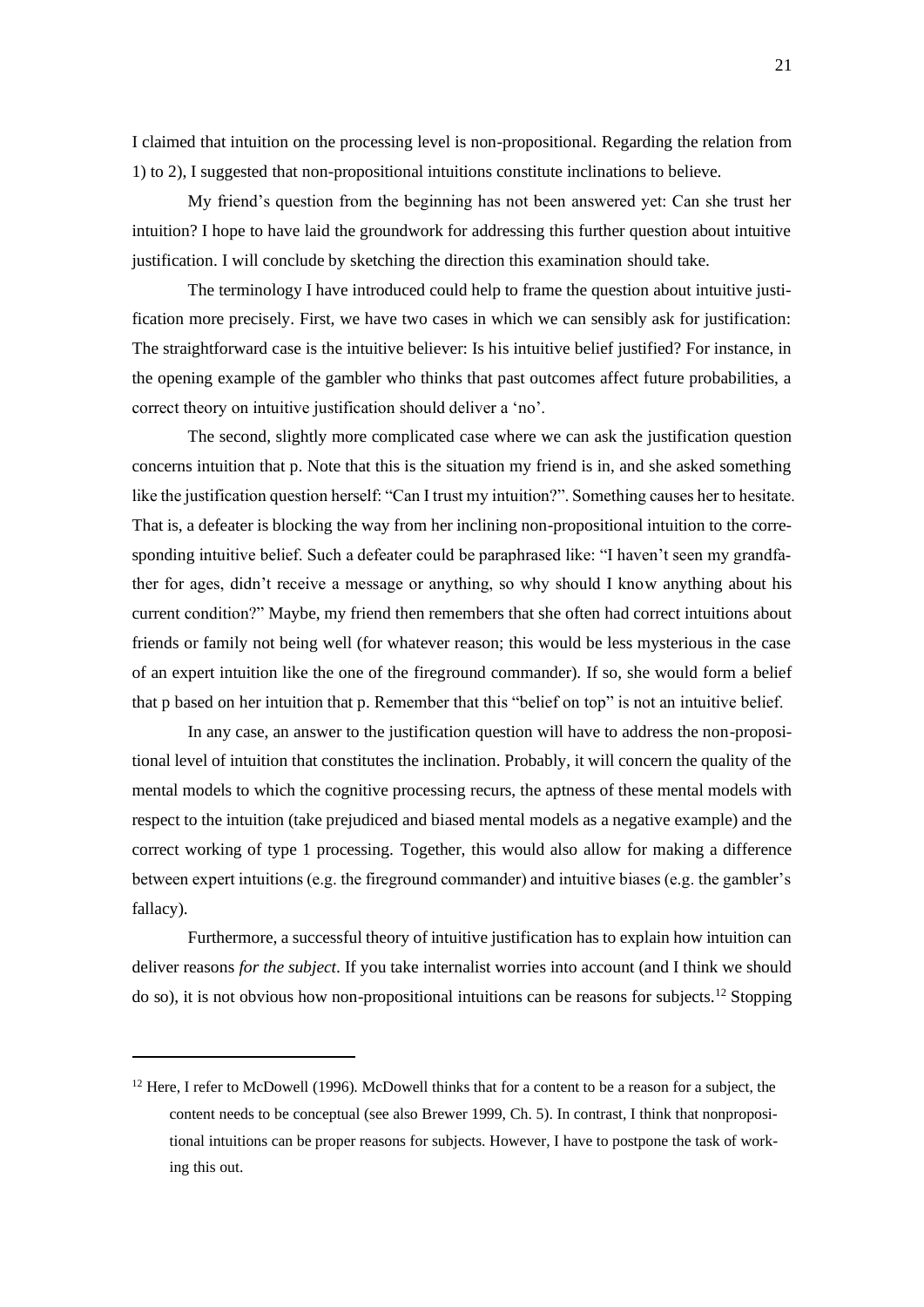at propositional intuition is not an alternative since the intuitive beliefs are already in need of justification. So, we need an account that can tell us how intuition contents that are sub-personally derived from mental models and thereby often exhaust subjects' conceptual capacities can be proper reasons for subjects.

Accordingly, it will need more work in order to develop an account on intuitive justification in the domain of garden-variety intuitions. The way of thinking about garden-variety intuition that I have proposed here could be a reasonable starting point.

### **References**

Armstrong, D. M. (1968). *A materialist theory of the mind.* London: Routledge.

- Bealer, G. (1998). Intuition and the autonomy of philosophy. In M. R. DePaul & W. Ramsey (Eds.), *Rethinking intuition: The psychology of intuition and its role in philosophical inquiry* (pp. 201–239). New York: Rowman & Littlefield.
- Bengson, J. (2015). The Intellectual Given. *Mind 124*(495), 707–760. <http://dx.doi.org/10.1093/mind/fzv029>
- Bermúdez, J. & Cahen, A. (2015). Nonconceptual mental content. *The Stanford Encyclopedia of Philosophy (Fall 2015 Edition).* [http://plato.stanford.edu/archives/fall2015/entries/content-nonconcep](http://plato.stanford.edu/archives/fall2015/entries/content-nonconceptual/)[tual/.](http://plato.stanford.edu/archives/fall2015/entries/content-nonconceptual/)
- Bertrand, M. & Mullainathan, S. (2004). Are Emily and Greg More Employable than Lakisha and Jamal? A Field Experiment on Labor Market Discrimination. *The American Economic Review 94*(4), 991– 1013.<http://dx.doi.org/10.1257/0002828042002561>
- Byrne, A. (2005). Perception and Conceptual Content. In E. Sosa & M. Steup (Eds.), *[Contemporary De](https://philpapers.org/rec/SOSCDI)[bates in Epistemology](https://philpapers.org/rec/SOSCDI)* (pp. 231 – 250). Malden, MA: Blackwell.
- Chudnoff, E. (2013). *Intuition.* Oxford: Oxford University Press. [http://dx.doi.org/10.1093/ac](http://dx.doi.org/10.1093/acprof:oso/9780199683000.001.0001)[prof:oso/9780199683000.001.0001](http://dx.doi.org/10.1093/acprof:oso/9780199683000.001.0001)
- Chudnoff, E. (2019). In Search of Intuition. *Australasian Journal of Philosophy,* <http://dx.doi.org/10.1080/00048402.2019.1658121>
- De Cruz, H. (2015): Where Philosophical Intuitions Come From. *Australasian Journal of Philosophy 93*(2), 233–249.<http://dx.doi.org/10.1080/00048402.2014.967792>
- Earlenbaugh, J. & Molyneux, B. (2009). Intuitions are inclinations to believe. *Philosophical Studies 145*(1), 89–109. <http://dx.doi.org/10.1007/s11098-009-9388-4>
- Evans, J. St BT. (2010a). Intuition and reasoning: A dual-process perspective. *Psychological Inquiry 21*(4), 313–326. <http://dx.doi.org/10.1080/1047840X.2010.521057>
- Evans, J. St BT. (2010b). *Thinking twice: Two minds in one brain.* New York: Oxford University Press.
- Gigerenzer, G. (2007). Gut feelings: The intelligence of the unconscious. New York: Viking.
- Goldman, A. (2007). Philosophical intuitions: Their target, their source, and their epistemic status. *Grazer Philosophische Studien 74*, 1–26. [http://dx.doi.org/10.1163/9789401204651\\_002](http://dx.doi.org/10.1163/9789401204651_002)